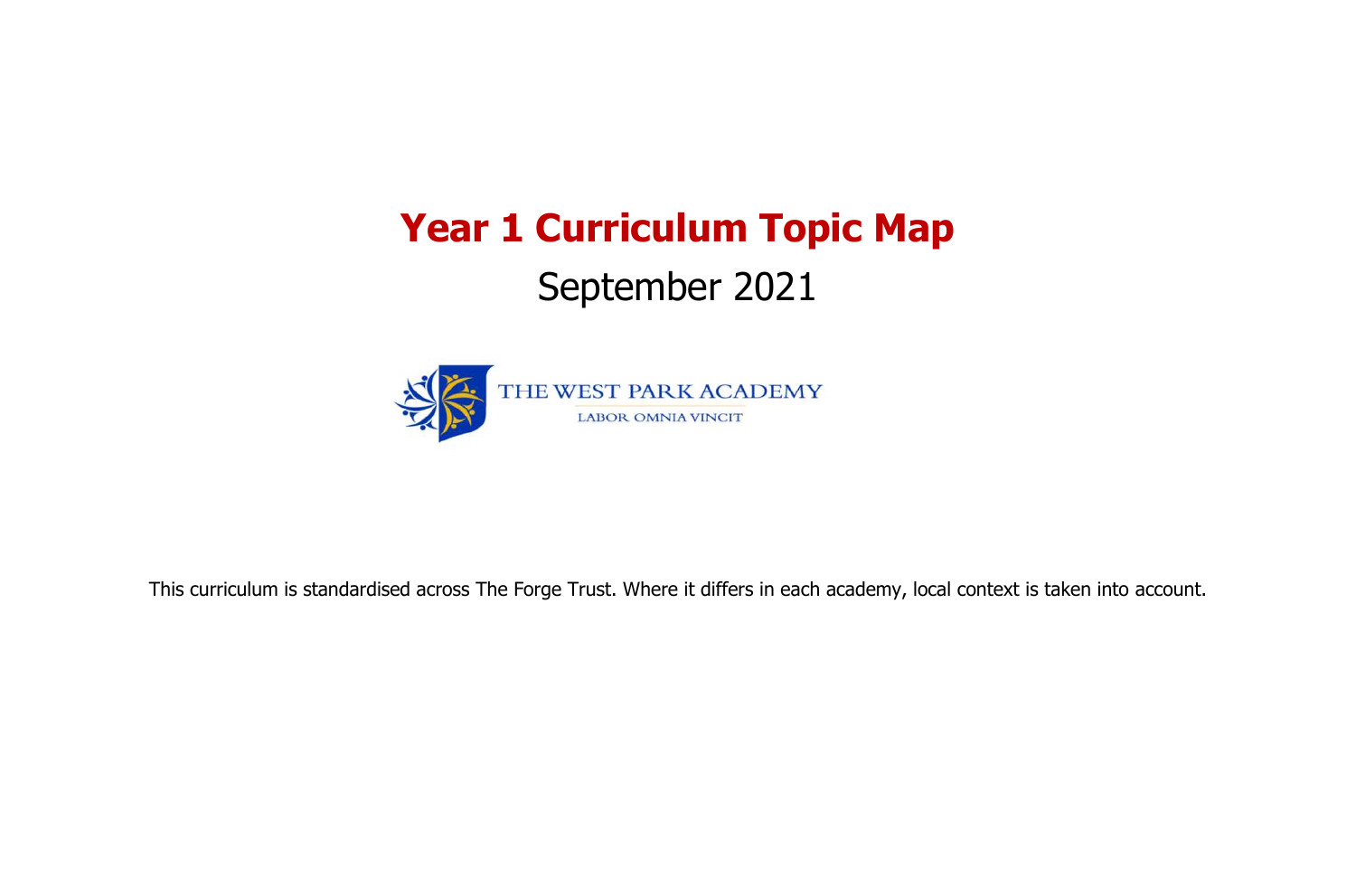| <b>Autumn 2</b>          |                                           |                                                                                                                                      |        |                                                                                                        |        |  |  |  |  |  |  |  |
|--------------------------|-------------------------------------------|--------------------------------------------------------------------------------------------------------------------------------------|--------|--------------------------------------------------------------------------------------------------------|--------|--|--|--|--|--|--|--|
| Week <sub>2</sub>        | Week 3                                    | Week 4                                                                                                                               | Week 5 | Week 6                                                                                                 | Week 7 |  |  |  |  |  |  |  |
|                          |                                           | Visit to Yorkshire wildlife park (science - see NC links. Aspiration- work of a ranger)                                              |        |                                                                                                        |        |  |  |  |  |  |  |  |
|                          |                                           |                                                                                                                                      |        |                                                                                                        |        |  |  |  |  |  |  |  |
|                          |                                           |                                                                                                                                      |        |                                                                                                        |        |  |  |  |  |  |  |  |
|                          |                                           |                                                                                                                                      |        |                                                                                                        |        |  |  |  |  |  |  |  |
|                          |                                           |                                                                                                                                      |        |                                                                                                        |        |  |  |  |  |  |  |  |
|                          |                                           | - dynamic balance to agility & static balance.                                                                                       |        |                                                                                                        |        |  |  |  |  |  |  |  |
|                          | ance & Co-ordination).                    |                                                                                                                                      |        |                                                                                                        |        |  |  |  |  |  |  |  |
|                          |                                           | and begin to apply these in a range of activities;                                                                                   |        | ovements including running, jumping, throwing and catching, as well as developing balance, agility and |        |  |  |  |  |  |  |  |
|                          |                                           |                                                                                                                                      |        | Working Scientifically (Link to Animals Including Humans, 3 hours 10 mins as per                       |        |  |  |  |  |  |  |  |
| imals                    | timetable below).                         |                                                                                                                                      |        |                                                                                                        |        |  |  |  |  |  |  |  |
| ınd                      | $\bullet$                                 | Observing closely, using simple equipment;                                                                                           |        | Asking simple questions and recognising that they can be answered in different ways;                   |        |  |  |  |  |  |  |  |
| imals that               | $\bullet$<br>$\bullet$                    | Performing simple tests;<br>Identifying and classifying;                                                                             |        |                                                                                                        |        |  |  |  |  |  |  |  |
| ariety of<br>s, birds    | $\bullet$<br>$\bullet$                    | Using their observations and ideas to suggest answers to questions;<br>Gathering and recording data to help in answering questions.  |        |                                                                                                        |        |  |  |  |  |  |  |  |
|                          |                                           |                                                                                                                                      |        |                                                                                                        |        |  |  |  |  |  |  |  |
|                          |                                           |                                                                                                                                      |        |                                                                                                        |        |  |  |  |  |  |  |  |
|                          |                                           |                                                                                                                                      |        |                                                                                                        |        |  |  |  |  |  |  |  |
|                          |                                           |                                                                                                                                      |        |                                                                                                        |        |  |  |  |  |  |  |  |
|                          |                                           |                                                                                                                                      |        |                                                                                                        |        |  |  |  |  |  |  |  |
| ne for a Hedgehog        |                                           |                                                                                                                                      |        |                                                                                                        |        |  |  |  |  |  |  |  |
|                          |                                           |                                                                                                                                      |        |                                                                                                        |        |  |  |  |  |  |  |  |
| <sub>I</sub> n criteria; |                                           | eful, functional, appealing products for themselves and other users                                                                  |        |                                                                                                        |        |  |  |  |  |  |  |  |
|                          |                                           | elop, model and communicate their ideas through talking, drawing,<br>ck-ups and, where appropriate, information and communication    |        |                                                                                                        |        |  |  |  |  |  |  |  |
|                          | cutting, shaping, joining and finishing]; | d use a range of too(pls and equipment to perform practical tasks                                                                    |        |                                                                                                        |        |  |  |  |  |  |  |  |
|                          |                                           | d use a wide range of materials and components, including<br>aterials, textiles and ingredients, according to their characteristics. |        |                                                                                                        |        |  |  |  |  |  |  |  |



|                                           |                                                              |                                                         |                                                                                                                     | <b>Autumn 1</b>                                                                                                                                                                                                                                                                                                                                                                                                                                           |                                                                                                                                                                                                                                                                                                                                                                                                                                                                                                                                                                                                                                                                                                                                                                                                                                                            |           |                                                                              | <b>Autumn 2</b>                                                                                                                                                                                                                                                                                                  |                                         |                                                                       |                                                                                                                                                                                                                                               |        |                                                                                                                                                                         |        |  |
|-------------------------------------------|--------------------------------------------------------------|---------------------------------------------------------|---------------------------------------------------------------------------------------------------------------------|-----------------------------------------------------------------------------------------------------------------------------------------------------------------------------------------------------------------------------------------------------------------------------------------------------------------------------------------------------------------------------------------------------------------------------------------------------------|------------------------------------------------------------------------------------------------------------------------------------------------------------------------------------------------------------------------------------------------------------------------------------------------------------------------------------------------------------------------------------------------------------------------------------------------------------------------------------------------------------------------------------------------------------------------------------------------------------------------------------------------------------------------------------------------------------------------------------------------------------------------------------------------------------------------------------------------------------|-----------|------------------------------------------------------------------------------|------------------------------------------------------------------------------------------------------------------------------------------------------------------------------------------------------------------------------------------------------------------------------------------------------------------|-----------------------------------------|-----------------------------------------------------------------------|-----------------------------------------------------------------------------------------------------------------------------------------------------------------------------------------------------------------------------------------------|--------|-------------------------------------------------------------------------------------------------------------------------------------------------------------------------|--------|--|
|                                           | Week 1                                                       | Week 2                                                  | Week 3                                                                                                              | Week 4                                                                                                                                                                                                                                                                                                                                                                                                                                                    | Week 5                                                                                                                                                                                                                                                                                                                                                                                                                                                                                                                                                                                                                                                                                                                                                                                                                                                     | Week<br>6 | Week 7                                                                       | Week 1                                                                                                                                                                                                                                                                                                           | Week 2                                  | Week 3                                                                | Week 4                                                                                                                                                                                                                                        | Week 5 | Week 6                                                                                                                                                                  | Week 7 |  |
| <b>Curriculum Drivers</b><br>/ Enrichment | Aspiration (Jobs people do).                                 |                                                         |                                                                                                                     | Trip around the local area (Focus on key human features aerial photos).                                                                                                                                                                                                                                                                                                                                                                                   | Visitor into School (Aspiration:<br>Visitor (Warbutons) staying healthy<br>to work in the business.)                                                                                                                                                                                                                                                                                                                                                                                                                                                                                                                                                                                                                                                                                                                                                       |           | focus and story of how the visitor came                                      |                                                                                                                                                                                                                                                                                                                  |                                         |                                                                       | Visit to Yorkshire wildlife park (science - see NC links. Aspiration- work of a ranger)                                                                                                                                                       |        |                                                                                                                                                                         |        |  |
| <b>PE</b>                                 | ABC (Agility, Balance & Co-ordination).                      |                                                         | Locomotor Skills - co-ordination & static balance<br>ordination, and begin to apply these in a range of activities. | Master basic movements including running, jumping, throwing and catching, as well as developing balance, agility and co-                                                                                                                                                                                                                                                                                                                                  |                                                                                                                                                                                                                                                                                                                                                                                                                                                                                                                                                                                                                                                                                                                                                                                                                                                            |           |                                                                              |                                                                                                                                                                                                                                                                                                                  | ABC (Agility, Balance & Co-ordination). |                                                                       | Locomotor Skills - dynamic balance to agility & static balance.<br>co-ordination, and begin to apply these in a range of activities;                                                                                                          |        | Master basic movements including running, jumping, throwing and catching, as well as developing balance, agility and                                                    |        |  |
| <b>Science</b>                            | <b>The Human Body</b><br>(4 hours 45 as per timetable below) | is associated with each sense.                          | Identify, name, draw and label the basic parts of<br>the human body and say which part of the body                  | <b>Working Scientifically (Link to human</b><br>body, 3 hours 10 mins as per<br>timetable below).<br>Asking simple questions and<br>recognising that they can be answered<br>in different ways;<br>Observing closely, using simple<br>equipment;<br>Performing simple tests;<br>Identifying and classifying;<br>Using their observations and ideas to<br>suggest answers to questions;<br>Gathering and recording data to help in<br>answering questions. |                                                                                                                                                                                                                                                                                                                                                                                                                                                                                                                                                                                                                                                                                                                                                                                                                                                            | $\bullet$ | <b>Animals Including Humans</b><br>mammals;<br>and mammals, including pets). | • Identify and name a variety of common animals<br>including fish, amphibians, reptiles, birds and<br>Identify and name a variety of common animals that<br>are carnivores, herbivores and omnivores;<br>Describe and compare the structure of a variety of<br>common animals (fish, amphibians, reptiles, birds |                                         | timetable below).<br>$\bullet$<br>$\bullet$<br>$\bullet$<br>$\bullet$ | Observing closely, using simple equipment;<br>Performing simple tests;<br>Identifying and classifying;<br>Using their observations and ideas to suggest answers to questions;<br>Gathering and recording data to help in answering questions. |        | Working Scientifically (Link to Animals Including Humans, 3 hours 10 mins as pe<br>Asking simple questions and recognising that they can be answered in different ways; |        |  |
| Art                                       | <b>Art: Self Portraits</b>                                   | Become proficient in drawing;                           | David Hockney (Proportion of faces etc)                                                                             |                                                                                                                                                                                                                                                                                                                                                                                                                                                           |                                                                                                                                                                                                                                                                                                                                                                                                                                                                                                                                                                                                                                                                                                                                                                                                                                                            |           |                                                                              |                                                                                                                                                                                                                                                                                                                  |                                         |                                                                       |                                                                                                                                                                                                                                               |        |                                                                                                                                                                         |        |  |
| DT                                        |                                                              | <b>DT: Healthy Eating.</b><br><b>Nutrition</b><br>from. | Understand where food comes                                                                                         | Use the basic principles of a healthy<br>and varied diet to prepare dishes;                                                                                                                                                                                                                                                                                                                                                                               | DT: Design a Home for a Hedgehog<br><b>Design</b><br>• Design purposeful, functional, appealing products for themselves and other users<br>based on design criteria;<br>Generate, develop, model and communicate their ideas through talking, drawing,<br>$\bullet$<br>templates, mock-ups and, where appropriate, information and communication<br>technology.<br><b>Make</b><br>• Select from and use a range of too(pls and equipment to perform practical tasks<br>[for example, cutting, shaping, joining and finishing];<br>• Select from and use a wide range of materials and components, including<br>construction materials, textiles and ingredients, according to their characteristics.<br><u>Evaluate</u><br>Explore and evaluate a range of existing products;<br>$\bullet$<br>• Evaluate their ideas and products against design criteria. |           |                                                                              |                                                                                                                                                                                                                                                                                                                  |                                         |                                                                       |                                                                                                                                                                                                                                               |        |                                                                                                                                                                         |        |  |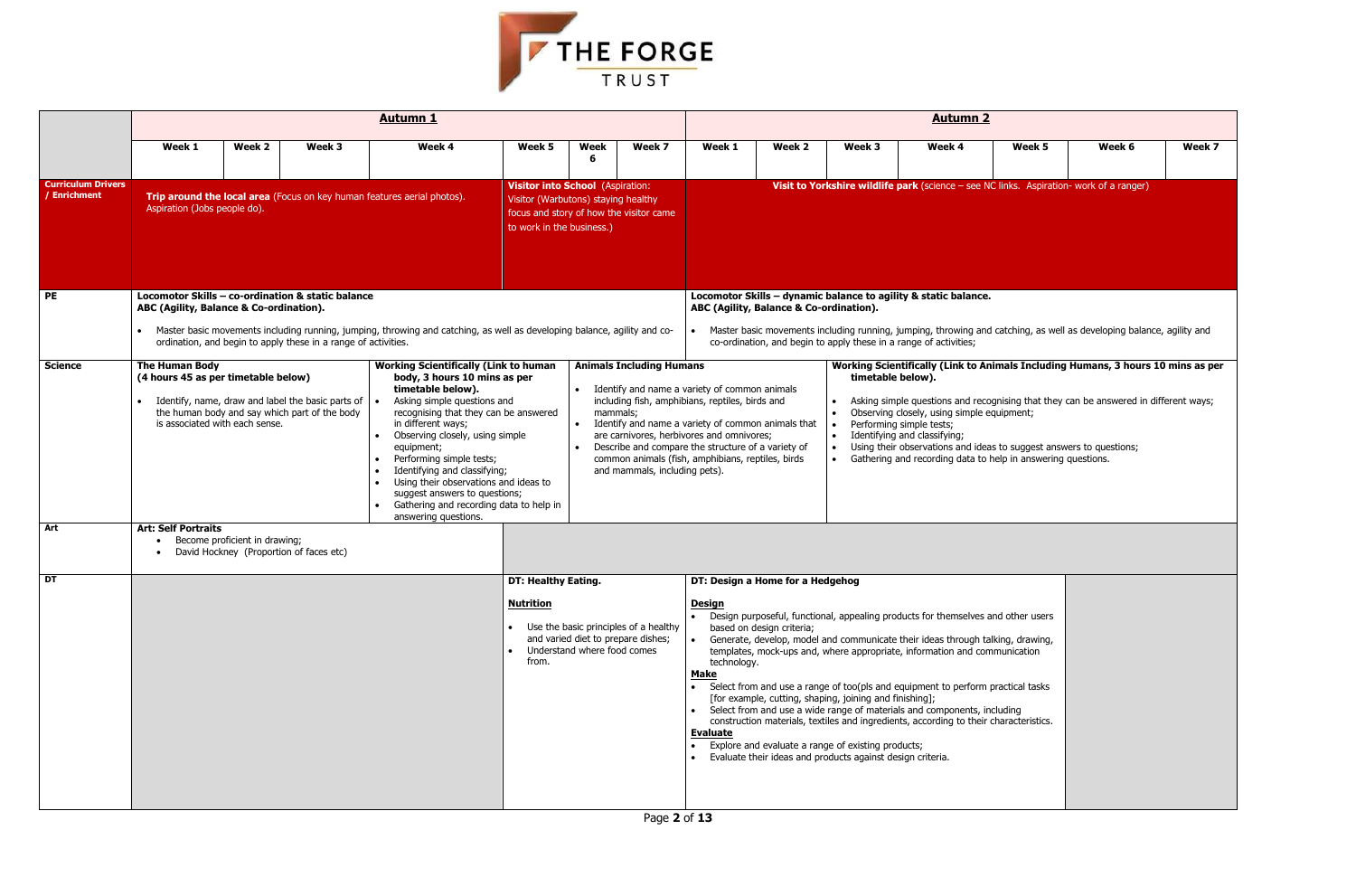

|                |                                                                       |                                                                                       |                                                                                                                                                                                                                                                                                                                                                                                                                                                                                                                                                                                                                                                                                                                                                                                                                                                                                                                 | <b>Autumn 1</b> |        |                                                                                                                                                                                                                                                                                                                                                                                                                                                                                                                                                                                                                                                    |        |                                                               |                                                                                                                                                                                                                                                                                                                                                                                                                                                       |        | <b>Autumn 2</b> |                                                                                      |                                                                                                                                                                                                                                                                                                                                                                                                                                                                                                                                                                                                                                                                                                                                                                                                                                                                  |        |  |
|----------------|-----------------------------------------------------------------------|---------------------------------------------------------------------------------------|-----------------------------------------------------------------------------------------------------------------------------------------------------------------------------------------------------------------------------------------------------------------------------------------------------------------------------------------------------------------------------------------------------------------------------------------------------------------------------------------------------------------------------------------------------------------------------------------------------------------------------------------------------------------------------------------------------------------------------------------------------------------------------------------------------------------------------------------------------------------------------------------------------------------|-----------------|--------|----------------------------------------------------------------------------------------------------------------------------------------------------------------------------------------------------------------------------------------------------------------------------------------------------------------------------------------------------------------------------------------------------------------------------------------------------------------------------------------------------------------------------------------------------------------------------------------------------------------------------------------------------|--------|---------------------------------------------------------------|-------------------------------------------------------------------------------------------------------------------------------------------------------------------------------------------------------------------------------------------------------------------------------------------------------------------------------------------------------------------------------------------------------------------------------------------------------|--------|-----------------|--------------------------------------------------------------------------------------|------------------------------------------------------------------------------------------------------------------------------------------------------------------------------------------------------------------------------------------------------------------------------------------------------------------------------------------------------------------------------------------------------------------------------------------------------------------------------------------------------------------------------------------------------------------------------------------------------------------------------------------------------------------------------------------------------------------------------------------------------------------------------------------------------------------------------------------------------------------|--------|--|
|                | Week 1                                                                | Week 2                                                                                | Week 3                                                                                                                                                                                                                                                                                                                                                                                                                                                                                                                                                                                                                                                                                                                                                                                                                                                                                                          | Week 4          | Week 5 | Week 6                                                                                                                                                                                                                                                                                                                                                                                                                                                                                                                                                                                                                                             | Week 7 | Week 1                                                        | Week 2                                                                                                                                                                                                                                                                                                                                                                                                                                                | Week 3 | Week 4          | Week 5                                                                               | Week 6                                                                                                                                                                                                                                                                                                                                                                                                                                                                                                                                                                                                                                                                                                                                                                                                                                                           | Week 7 |  |
| <b>History</b> | <b>History of Ourselves</b><br>Changes within living<br>memory. Where | appropriate, these should<br>be used to reveal aspects<br>of change in national life. |                                                                                                                                                                                                                                                                                                                                                                                                                                                                                                                                                                                                                                                                                                                                                                                                                                                                                                                 |                 |        |                                                                                                                                                                                                                                                                                                                                                                                                                                                                                                                                                                                                                                                    |        | <b>Christopher Columbus</b>                                   | The lives of significant individuals in the past who have contributed<br>to national and international achievements. Some should be used<br>to compare aspects of life in different periods.                                                                                                                                                                                                                                                          |        |                 |                                                                                      |                                                                                                                                                                                                                                                                                                                                                                                                                                                                                                                                                                                                                                                                                                                                                                                                                                                                  |        |  |
| <b>RE</b>      |                                                                       |                                                                                       | <b>Myself</b><br>• Pupils hear three moral stories, for example<br>from Christians, Jewish people and humanists.<br>They think and talk about whether they are<br>saying the same things about how we should<br>behave (A3);<br>• Pupils express creatively (e.g. in art, poetry or<br>drama) their own ideas about the questions: Who<br>am I? Where do I belong? Who cares for me?<br>Who do I care for? How does it show? (B2);<br>• Pupils notice and talk about the fact that<br>people come from different religions. How can we<br>tell? How can we live together kindly when we<br>are all so different? (C2);<br>• Linking to English, pupils ask questions about<br>goodness, and create simple sentences that say<br>what happens when people are cheerful, honest,<br>kind, thankful, fair or generous, and what<br>happens when people are unkind, ungrateful,<br>untruthful, unfair or mean (C3). |                 |        |                                                                                                                                                                                                                                                                                                                                                                                                                                                                                                                                                                                                                                                    |        |                                                               |                                                                                                                                                                                                                                                                                                                                                                                                                                                       |        |                 | <b>Celebrations and Festivals</b><br>about their festivals (A1);<br>and church (A3); | • Pupils explore stories and celebrations of, for<br>example, Christmas, Hanukkah, finding out abou<br>what the stories told at the festivals mean, e.g.<br>through hearing stories, talking about 'big days',<br>learning from festive food, enacting celebrations,<br>learning from artefacts or welcoming visitors to ta<br>• Pupils select examples of religious artefacts fro<br>Christianity and Judaism that interest them, raisir<br>lists of questions about them and finding out what<br>they mean and how they are used in festivals and<br>for example in prayer and worship at the synago<br>• They respond to questions about being gener<br>and being thankful (B1); • Pupils notice and talk<br>about the fact that people come from different<br>religions. How can we tell? How can we live toge<br>kindly when we are all so different? (C2). |        |  |
| Geography      |                                                                       |                                                                                       |                                                                                                                                                                                                                                                                                                                                                                                                                                                                                                                                                                                                                                                                                                                                                                                                                                                                                                                 |                 |        | <b>The Local Area</b><br>Understand geographical<br>similarities and differences through<br>studying the human and physical<br>geography of a small area of the<br>United Kingdom, and of a small<br>area in a contrasting non-European<br>country;<br>Use simple fieldwork and<br>observational skills to study the<br>geography of their school and its<br>grounds and the key human and<br>physical features of its surrounding<br>environment;<br>Use aerial photographs and plan<br>perspectives to recognise<br>landmarks and basic human and<br>physical features; devise a simple<br>map; and use and construct basic<br>symbols in a key. |        | <b>Christopher Columbus</b><br>$\bullet$<br>$\bullet$<br>map. | Use world maps, atlases and globes to identify the United Kingdom<br>and its countries, as well as the countries, continents and oceans<br>studied at this key stage;<br>Name and locate the world's seven continents and five oceans;<br>Use simple compass directions (North, South, East and West) and<br>locational and directional language [for example, near and far; left<br>and right], to describe the location of features and routes on a |        |                 |                                                                                      |                                                                                                                                                                                                                                                                                                                                                                                                                                                                                                                                                                                                                                                                                                                                                                                                                                                                  |        |  |

| ımn 2                                                     |                                                                                      |                                                                                                                                                                                                                                                                                                                                                                                                                                                                                                                                                                                                                                                                                                                                                                                                                                                                                 |        |
|-----------------------------------------------------------|--------------------------------------------------------------------------------------|---------------------------------------------------------------------------------------------------------------------------------------------------------------------------------------------------------------------------------------------------------------------------------------------------------------------------------------------------------------------------------------------------------------------------------------------------------------------------------------------------------------------------------------------------------------------------------------------------------------------------------------------------------------------------------------------------------------------------------------------------------------------------------------------------------------------------------------------------------------------------------|--------|
| ek 4                                                      | Week <sub>5</sub>                                                                    | Week 6                                                                                                                                                                                                                                                                                                                                                                                                                                                                                                                                                                                                                                                                                                                                                                                                                                                                          | Week 7 |
| าtributed<br>e used                                       |                                                                                      |                                                                                                                                                                                                                                                                                                                                                                                                                                                                                                                                                                                                                                                                                                                                                                                                                                                                                 |        |
|                                                           | <b>Celebrations and Festivals</b><br>about their festivals (A1);<br>and church (A3); | • Pupils explore stories and celebrations of, for<br>example, Christmas, Hanukkah, finding out about<br>what the stories told at the festivals mean, e.g.<br>through hearing stories, talking about 'big days',<br>learning from festive food, enacting celebrations,<br>learning from artefacts or welcoming visitors to talk<br>• Pupils select examples of religious artefacts from<br>Christianity and Judaism that interest them, raising<br>lists of questions about them and finding out what<br>they mean and how they are used in festivals and<br>for example in prayer and worship at the synagogue<br>• They respond to questions about being generous<br>and being thankful (B1); • Pupils notice and talk<br>about the fact that people come from different<br>religions. How can we tell? How can we live together<br>kindly when we are all so different? (C2). |        |
| Kingdom<br>oceans<br>ans;<br>st) and<br>far; left<br>on a |                                                                                      |                                                                                                                                                                                                                                                                                                                                                                                                                                                                                                                                                                                                                                                                                                                                                                                                                                                                                 |        |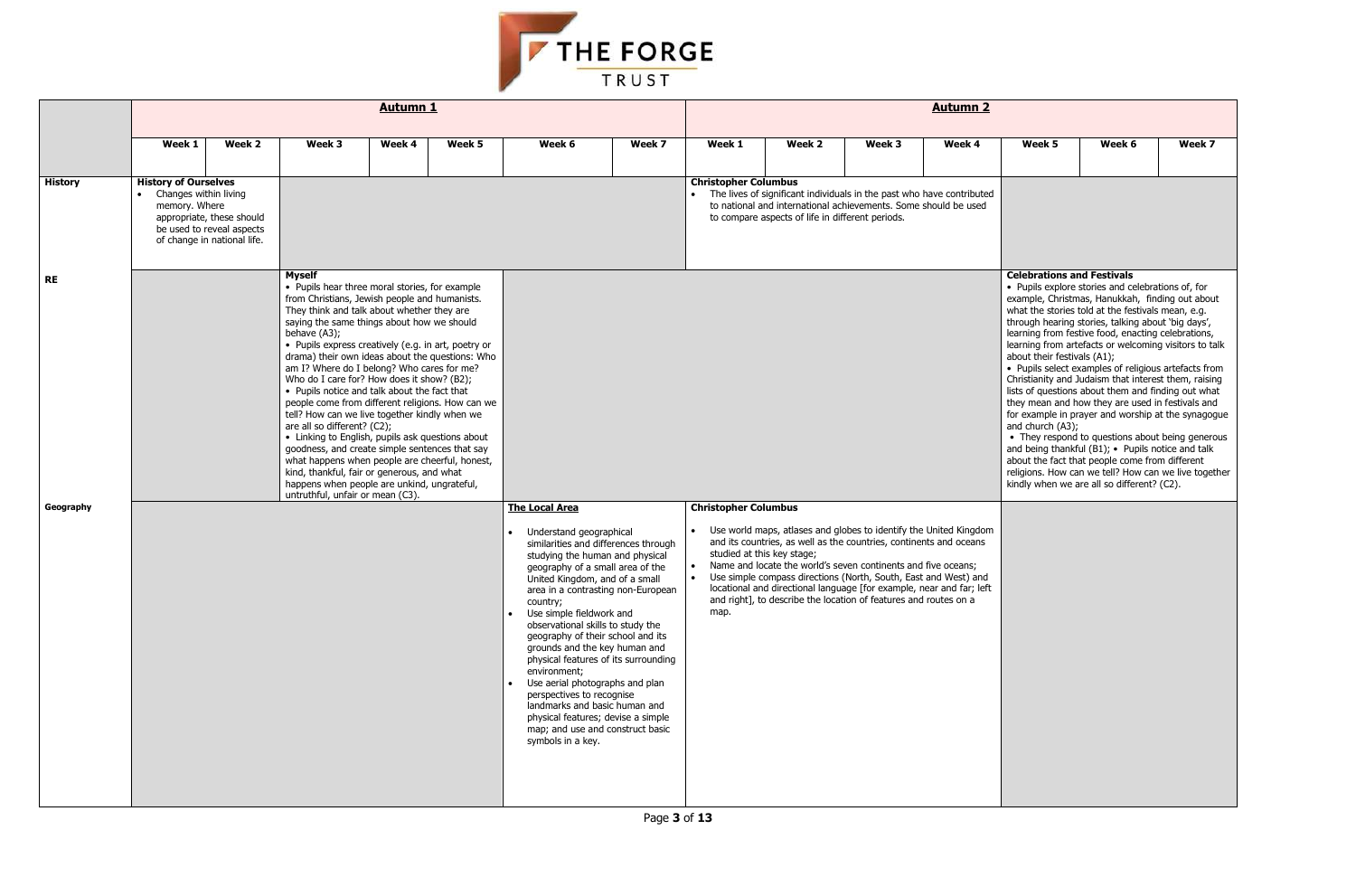

|                  |                                                                                                        |                                                                                                                                                                                                                                                                                                                                                                                                                                                                 |        | <b>Autumn 1</b> |                                                                |                                                                                                                                                                                                                                                                                                                                                                   | <b>Autumn 2</b> |        |                                                                                  |                                                                                                                                                                                                                                                |        |                                                                                                |                                                                                                                                                                                                                                                                                                                                                                                                                                                                  |        |  |  |
|------------------|--------------------------------------------------------------------------------------------------------|-----------------------------------------------------------------------------------------------------------------------------------------------------------------------------------------------------------------------------------------------------------------------------------------------------------------------------------------------------------------------------------------------------------------------------------------------------------------|--------|-----------------|----------------------------------------------------------------|-------------------------------------------------------------------------------------------------------------------------------------------------------------------------------------------------------------------------------------------------------------------------------------------------------------------------------------------------------------------|-----------------|--------|----------------------------------------------------------------------------------|------------------------------------------------------------------------------------------------------------------------------------------------------------------------------------------------------------------------------------------------|--------|------------------------------------------------------------------------------------------------|------------------------------------------------------------------------------------------------------------------------------------------------------------------------------------------------------------------------------------------------------------------------------------------------------------------------------------------------------------------------------------------------------------------------------------------------------------------|--------|--|--|
|                  |                                                                                                        |                                                                                                                                                                                                                                                                                                                                                                                                                                                                 |        |                 |                                                                |                                                                                                                                                                                                                                                                                                                                                                   |                 |        |                                                                                  |                                                                                                                                                                                                                                                |        |                                                                                                |                                                                                                                                                                                                                                                                                                                                                                                                                                                                  |        |  |  |
|                  | Week 1                                                                                                 | Week 2                                                                                                                                                                                                                                                                                                                                                                                                                                                          | Week 3 | Week 4          | Week 5                                                         | Week 6                                                                                                                                                                                                                                                                                                                                                            | Week 7          | Week 1 | Week 2                                                                           | Week 3                                                                                                                                                                                                                                         | Week 4 | Week 5                                                                                         | Week 6                                                                                                                                                                                                                                                                                                                                                                                                                                                           | Week 7 |  |  |
|                  |                                                                                                        |                                                                                                                                                                                                                                                                                                                                                                                                                                                                 |        |                 |                                                                |                                                                                                                                                                                                                                                                                                                                                                   |                 |        |                                                                                  |                                                                                                                                                                                                                                                |        |                                                                                                |                                                                                                                                                                                                                                                                                                                                                                                                                                                                  |        |  |  |
| <b>Computing</b> |                                                                                                        | <b>Musical Focus: Exploring Sounds</b><br>The children explore ways of using their voices                                                                                                                                                                                                                                                                                                                                                                       |        |                 | and retrieve digital content;<br>or other online technologies. | Unit 1.1 Online Safety and exploring Purple Mash Unit 1.2:<br><b>Grouping and Sorting</b><br>use technology purposefully to create, organise, store, manipulate<br>Use technology safely and respectfully, keeping personal<br>information private; identify where to go for help and support<br>when they have concerns about content or contact on the internet |                 |        | following precise and unambiguous instructions;<br>and retrieve digital content. | Unit 1.3: Pictograms Unit 1.4: Lego Builders<br>Understand what algorithms are; how they are implemented as<br>programs on digital devices; and that programs execute by<br>Use technology purposefully to create, organise, store, manipulate |        |                                                                                                |                                                                                                                                                                                                                                                                                                                                                                                                                                                                  |        |  |  |
| <b>Music</b>     | <b>Music Express</b><br><b>Ourselves</b><br>$\bullet$<br>$\bullet$<br>$\bullet$<br>$\bullet$<br>music. | expressively. They develop skills singing while<br>performing actions and create an expressive story.<br>Use their voices expressively and creatively by<br>singing songs and speaking chants and rhymes;<br>Play tuned and untuned instruments musically;<br>Listen with concentration and understanding to<br>a range of high-quality live and recorded music;<br>Experiment with, create, select and combine<br>sounds using the inter-related dimensions of |        |                 |                                                                |                                                                                                                                                                                                                                                                                                                                                                   |                 |        |                                                                                  |                                                                                                                                                                                                                                                |        | <b>Music Express</b><br><b>Travel</b><br><b>Musical focus: Performance</b><br>world.<br>music. | The children develop their performance skills and<br>learn songs about travel and transport around the<br>Use their voices expressively and creatively by<br>singing songs and speaking chants and rhymes;<br>Play tuned and untuned instruments musically;<br>Listen with concentration and understanding to<br>a range of high-quality live and recorded music;<br>Experiment with, create, select and combine<br>sounds using the inter-related dimensions of |        |  |  |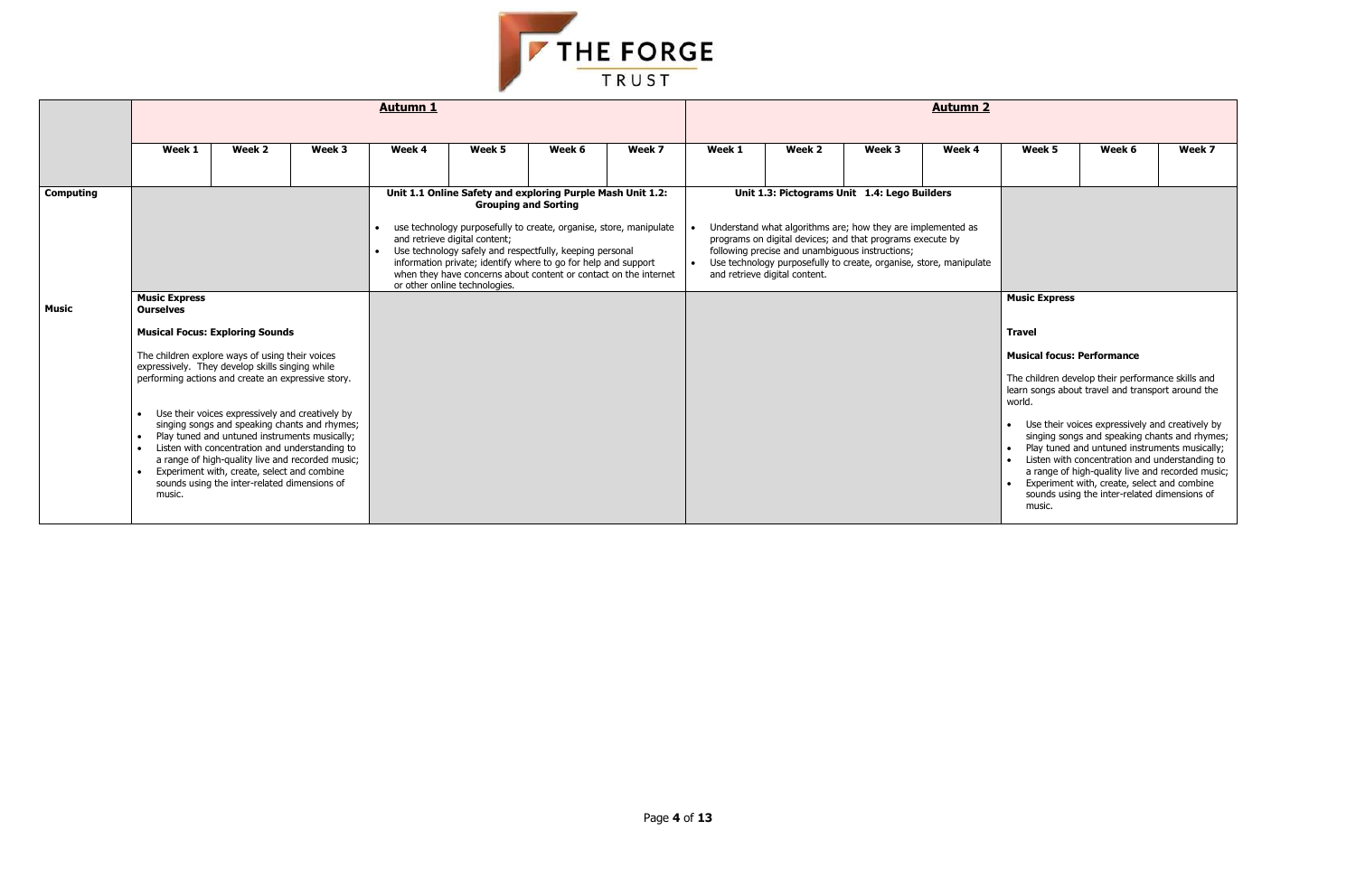| <b>Spring 2</b>                                   |                                                                                                                                    |        |                                                                                                                                                                                                               |                                                                                                 |                                                                                                                      |  |  |  |  |  |  |  |
|---------------------------------------------------|------------------------------------------------------------------------------------------------------------------------------------|--------|---------------------------------------------------------------------------------------------------------------------------------------------------------------------------------------------------------------|-------------------------------------------------------------------------------------------------|----------------------------------------------------------------------------------------------------------------------|--|--|--|--|--|--|--|
| Week 1                                            | Week 2                                                                                                                             | Week 3 | Week 4                                                                                                                                                                                                        | Week 5                                                                                          | Week 6                                                                                                               |  |  |  |  |  |  |  |
|                                                   | Walk to Clumber Park (Spring Gardens and stimulus for art)                                                                         |        |                                                                                                                                                                                                               |                                                                                                 |                                                                                                                      |  |  |  |  |  |  |  |
|                                                   | Stories Jesus told (what do different people believe).                                                                             |        | Find an example of an artist from a different culture with examples of representations of flowers as a stimulus.                                                                                              |                                                                                                 |                                                                                                                      |  |  |  |  |  |  |  |
| <b>Ball skills</b>                                |                                                                                                                                    |        | <b>Team Games</b>                                                                                                                                                                                             |                                                                                                 |                                                                                                                      |  |  |  |  |  |  |  |
| <b>Seasonal Changes</b>                           | ordination, and begin to apply these in a range of activities;                                                                     |        | Master basic movements including running, jumping, throwing and catching, as well as developing balance, agility and co-<br>Participate in team games, developing simple tactics for attacking and defending. | <b>Working Scientifically (Link to Seasonal Changes, 3</b>                                      |                                                                                                                      |  |  |  |  |  |  |  |
|                                                   |                                                                                                                                    |        |                                                                                                                                                                                                               | hours 10 mins as per timetable below).                                                          |                                                                                                                      |  |  |  |  |  |  |  |
| <b>Seasonal Changes</b><br>$\bullet$<br>$\bullet$ | Observe changes across the four seasons;<br>Observe and describe weather associated with the<br>seasons and how day length varies. |        | $\bullet$<br>answered in different ways;<br>$\bullet$<br>Performing simple tests;<br>$\bullet$<br>Identifying and classifying;<br>$\bullet$<br>$\bullet$<br>questions;<br>questions.                          | Observing closely, using simple equipment;<br>Gathering and recording data to help in answering | Asking simple questions and recognising that they can be<br>Using their observations and ideas to suggest answers to |  |  |  |  |  |  |  |



|                                                    |                                                                                              |                                                                                                                                                                                                                                                                                                                                                                                                                                                                                                                                                                                                                                                                                                                                                                                                                                                                      |        | <b>Spring 1</b>                                                                     |                                                                                                                                                                                                                                                                                                                                                             |                                                                                                                                                                                                                                                            | <b>Spring 2</b>                                                                                                                                                                                                                                                                                                                                                                                                     |                                                                                                                                                                                                                                                                                                     |        |                                                                                                                     |                                                                                                                                                                                                                                                                                                                     |        |  |  |
|----------------------------------------------------|----------------------------------------------------------------------------------------------|----------------------------------------------------------------------------------------------------------------------------------------------------------------------------------------------------------------------------------------------------------------------------------------------------------------------------------------------------------------------------------------------------------------------------------------------------------------------------------------------------------------------------------------------------------------------------------------------------------------------------------------------------------------------------------------------------------------------------------------------------------------------------------------------------------------------------------------------------------------------|--------|-------------------------------------------------------------------------------------|-------------------------------------------------------------------------------------------------------------------------------------------------------------------------------------------------------------------------------------------------------------------------------------------------------------------------------------------------------------|------------------------------------------------------------------------------------------------------------------------------------------------------------------------------------------------------------------------------------------------------------|---------------------------------------------------------------------------------------------------------------------------------------------------------------------------------------------------------------------------------------------------------------------------------------------------------------------------------------------------------------------------------------------------------------------|-----------------------------------------------------------------------------------------------------------------------------------------------------------------------------------------------------------------------------------------------------------------------------------------------------|--------|---------------------------------------------------------------------------------------------------------------------|---------------------------------------------------------------------------------------------------------------------------------------------------------------------------------------------------------------------------------------------------------------------------------------------------------------------|--------|--|--|
|                                                    | Week 1                                                                                       | Week 2                                                                                                                                                                                                                                                                                                                                                                                                                                                                                                                                                                                                                                                                                                                                                                                                                                                               | Week 3 | Week 4                                                                              | Week 5                                                                                                                                                                                                                                                                                                                                                      | Week 6                                                                                                                                                                                                                                                     | Week 1                                                                                                                                                                                                                                                                                                                                                                                                              | Week 2                                                                                                                                                                                                                                                                                              | Week 3 | Week 4                                                                                                              | Week 5                                                                                                                                                                                                                                                                                                              | Week 6 |  |  |
| <b>Curriculum</b><br>Drivers/<br><b>Enrichment</b> | opportunities/ routes.                                                                       | Visit to Sudbury Hall (Toy Museum to support topic).                                                                                                                                                                                                                                                                                                                                                                                                                                                                                                                                                                                                                                                                                                                                                                                                                 |        |                                                                                     | Visiting craftsman linked to toy making-e.g. carpentry. To talk about their job/hobby and how they learned the skill (career                                                                                                                                                                                                                                |                                                                                                                                                                                                                                                            |                                                                                                                                                                                                                                                                                                                                                                                                                     | <b>Walk to Clumber Park</b> (Spring Gardens and stimulus for art)<br>Find an example of an artist from a different culture with examples of representations of flowers as a stimulus.<br>Stories Jesus told (what do different people believe).                                                     |        |                                                                                                                     |                                                                                                                                                                                                                                                                                                                     |        |  |  |
| PE                                                 | <b>Gymnastics</b><br><b>Dance</b>                                                            | ordination, and begin to apply these in a range of activities;<br>Perform dances using simple movement patterns.                                                                                                                                                                                                                                                                                                                                                                                                                                                                                                                                                                                                                                                                                                                                                     |        |                                                                                     |                                                                                                                                                                                                                                                                                                                                                             | • Master basic movements including running, jumping, throwing and catching, as well as developing balance, agility and co-                                                                                                                                 | <b>Ball skills</b>                                                                                                                                                                                                                                                                                                                                                                                                  | Master basic movements including running, jumping, throwing and catching, as well as developing balance, agility a<br>ordination, and begin to apply these in a range of activities;<br>Participate in team games, developing simple tactics for attacking and defending.                           |        | <b>Team Games</b>                                                                                                   |                                                                                                                                                                                                                                                                                                                     |        |  |  |
| <b>Science</b><br>Art                              | <b>Toys</b><br><b>Everyday materials</b>                                                     | <b>Working Scientifically (Link to</b><br><b>Everyday Materials, 3 hours 10</b><br>mins as per timetable below).<br>Distinguish between an object and the material from which it is made;<br>Asking simple questions and<br>Identify and name a variety of everyday materials, including wood, plastic,<br>recognising that they can be answered<br>glass, metal, water, and rock;<br>in different ways;<br>Describe the simple physical properties of a variety of everyday materials;<br>Observing closely, using simple<br>Compare and group together a variety of everyday materials on the basis of<br>equipment;<br>their simple physical properties.<br>Performing simple tests;<br>Identifying and classifying;<br>Using their observations and ideas to<br>suggest answers to questions;<br>Gathering and recording data to help<br>in answering questions. |        |                                                                                     |                                                                                                                                                                                                                                                                                                                                                             |                                                                                                                                                                                                                                                            |                                                                                                                                                                                                                                                                                                                                                                                                                     | <b>Seasonal Changes</b><br><b>Seasonal Changes</b><br>Observe changes across the four seasons;<br>Observe and describe weather associated with the<br>seasons and how day length varies.<br>Spring Flowers (representing flowers through a range of media using the work of Georgia O' Keeffe as an |        | answered in different ways;<br>Performing simple tests;<br>Identifying and classifying;<br>questions;<br>questions. | <b>Working Scientifically (Link to Seasonal Changes)</b><br>hours 10 mins as per timetable below).<br>Asking simple questions and recognising that they c<br>Observing closely, using simple equipment;<br>Using their observations and ideas to suggest answe<br>Gathering and recording data to help in answering |        |  |  |
|                                                    |                                                                                              |                                                                                                                                                                                                                                                                                                                                                                                                                                                                                                                                                                                                                                                                                                                                                                                                                                                                      |        |                                                                                     |                                                                                                                                                                                                                                                                                                                                                             |                                                                                                                                                                                                                                                            | inspiration)<br>Produce creative work, exploring their ideas and recording their experiences;<br>Become proficient in drawing, painting, sculpture and other art, craft and design techniques;<br>Evaluate and analyse creative works using the language of art, craft and design;<br>Know about great artists, craft- makers and designers, and understand the historical and cultural development of th<br>forms. |                                                                                                                                                                                                                                                                                                     |        |                                                                                                                     |                                                                                                                                                                                                                                                                                                                     |        |  |  |
| DT                                                 | <b>Design</b><br><u>Make</u><br>finishing];<br><b>Evaluate</b><br><b>Technical knowledge</b> | will allow the character to drive across)<br>information and communication technology.<br>according to their characteristics.<br>Explore and evaluate a range of existing products;<br>Evaluate their ideas and products against design criteria.                                                                                                                                                                                                                                                                                                                                                                                                                                                                                                                                                                                                                    |        | Build structures, exploring how they can be made stronger, stiffer and more stable. | Build a Bridge (use the stimulus of a toy car for a character. Can you design build and evaluate a bridge that<br>. Design purposeful, functional, appealing products for themselves and other users based on design criteria generate,<br>develop, model and communicate their ideas through talking, drawing, templates, mock-ups and, where appropriate, | • Select from and use a range of tools and equipment to perform practical tasks [for example, cutting, shaping, joining and<br>• Select from and use a wide range of materials and components, including construction materials, textiles and ingredients, |                                                                                                                                                                                                                                                                                                                                                                                                                     |                                                                                                                                                                                                                                                                                                     |        |                                                                                                                     |                                                                                                                                                                                                                                                                                                                     |        |  |  |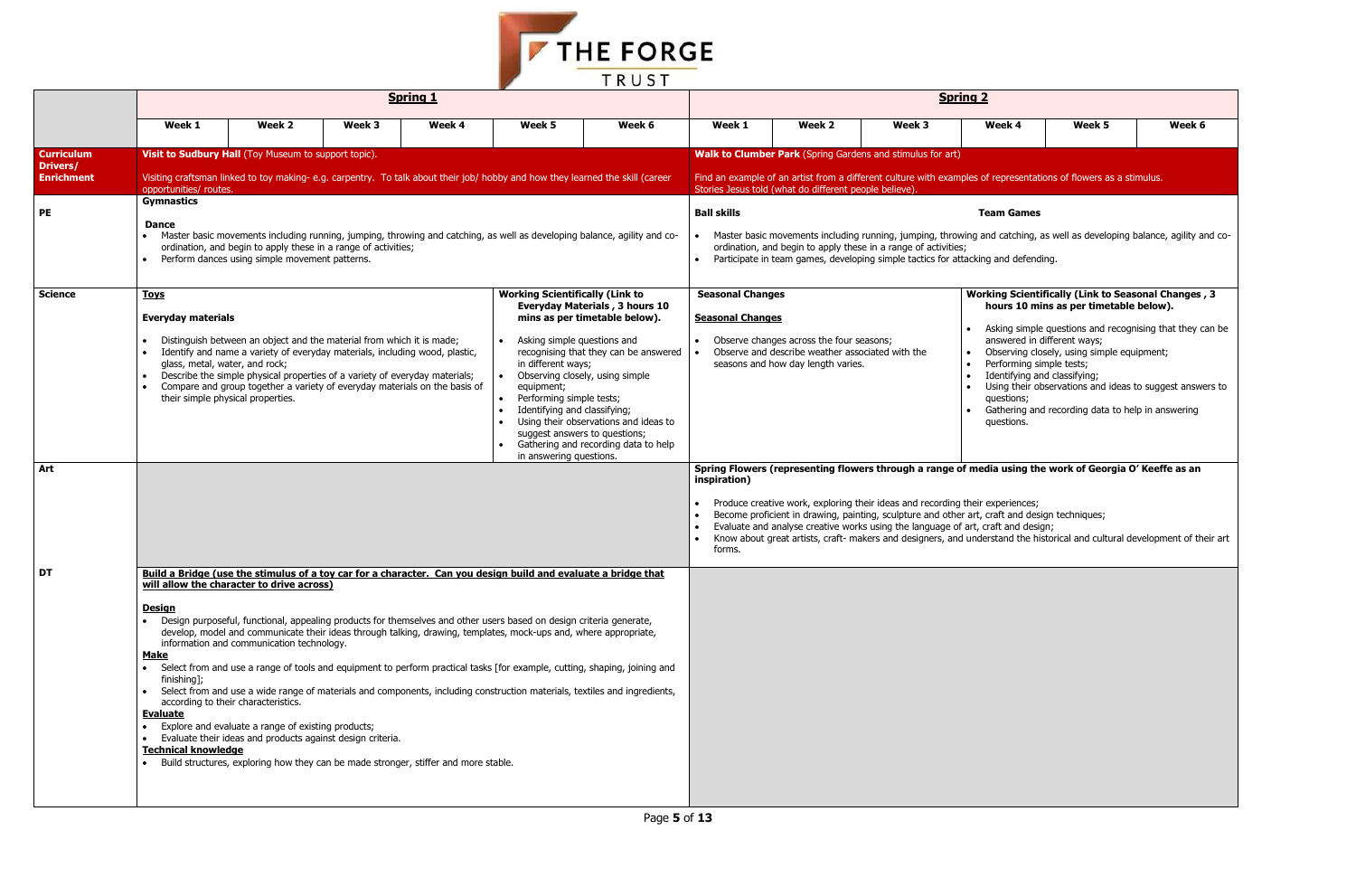| <u>ing 2</u>                                                                                                              |                                                                                                                                                                                                                                                                                                                                                                                                                                                                                                                                                                                                                                                                                                                                                                                                                                                                                                                                                                                                                                                                                                                                                                                                                                                                                                                                                                                                                                                                                                             |        |
|---------------------------------------------------------------------------------------------------------------------------|-------------------------------------------------------------------------------------------------------------------------------------------------------------------------------------------------------------------------------------------------------------------------------------------------------------------------------------------------------------------------------------------------------------------------------------------------------------------------------------------------------------------------------------------------------------------------------------------------------------------------------------------------------------------------------------------------------------------------------------------------------------------------------------------------------------------------------------------------------------------------------------------------------------------------------------------------------------------------------------------------------------------------------------------------------------------------------------------------------------------------------------------------------------------------------------------------------------------------------------------------------------------------------------------------------------------------------------------------------------------------------------------------------------------------------------------------------------------------------------------------------------|--------|
| Week 4                                                                                                                    | Week 5                                                                                                                                                                                                                                                                                                                                                                                                                                                                                                                                                                                                                                                                                                                                                                                                                                                                                                                                                                                                                                                                                                                                                                                                                                                                                                                                                                                                                                                                                                      | Week 6 |
|                                                                                                                           |                                                                                                                                                                                                                                                                                                                                                                                                                                                                                                                                                                                                                                                                                                                                                                                                                                                                                                                                                                                                                                                                                                                                                                                                                                                                                                                                                                                                                                                                                                             |        |
| from which the stories come (A2);<br>thankfulness as a result of miracles(C3);<br>questions about religious stories (A2); | Stories Jesus Told (What can we learn from them? How do<br>religious stories make a difference to people's lives?)<br>• Pupils retell (for example through drama or in pictures),<br>different stories about Jesus, considering what they mean.<br>These should include stories Jesus told and stories about His<br>miracles. Good examples: The Lost Coin, Jesus and the Ten<br>Lepers. They compare the stories and think about what<br>Christians today learn from the stories (A2);<br>• Linking to English, pupils respond to the parables Jesus<br>told, for example, such as the Lost Sheep, considering and<br>talking about what they mean. They recognise Christianity as<br>the religion from which the stories come (A2);<br>• Linking to English, pupils retell stories about Jesus, such as<br>the miracle story of the healing of a blind person. They<br>identify and talk about the values which different characters in<br>the stories showed, and recognise Christianity as the religion<br>• Pupils respond to stories about Jesus, talking about<br>Pupils ask and answer 'who', 'where', 'how', 'what' 'why'<br>• Linking to 'Philosophy for Children', pupils think about and<br>respond to 'big questions' in a classroom enquiry using, for<br>example, a story from the New Testament (C1).<br>Religious content will include: Stories Jesus told - parables.<br>Stories about Jesus that include the miracles of healing and<br>power over earthly things e.g. storms, food etc. |        |
|                                                                                                                           |                                                                                                                                                                                                                                                                                                                                                                                                                                                                                                                                                                                                                                                                                                                                                                                                                                                                                                                                                                                                                                                                                                                                                                                                                                                                                                                                                                                                                                                                                                             |        |



|                        |             |                                           |                                                                          | <b>Spring 1</b> |                           |                                                                                                                                                                                                                                                                                                                                                                                                                                                                                                                                                                |        |        |        | <b>Spring 2</b>                                                              |                                                                                                                                                                                                                                                                                                                                                                                                                                                                                                                                                                                                                                                                                                                                                                                                                                                                                                                                                                                                                                                                                                                                                                                                                                                                                                                                                                                                                                                                                                                       |        |
|------------------------|-------------|-------------------------------------------|--------------------------------------------------------------------------|-----------------|---------------------------|----------------------------------------------------------------------------------------------------------------------------------------------------------------------------------------------------------------------------------------------------------------------------------------------------------------------------------------------------------------------------------------------------------------------------------------------------------------------------------------------------------------------------------------------------------------|--------|--------|--------|------------------------------------------------------------------------------|-----------------------------------------------------------------------------------------------------------------------------------------------------------------------------------------------------------------------------------------------------------------------------------------------------------------------------------------------------------------------------------------------------------------------------------------------------------------------------------------------------------------------------------------------------------------------------------------------------------------------------------------------------------------------------------------------------------------------------------------------------------------------------------------------------------------------------------------------------------------------------------------------------------------------------------------------------------------------------------------------------------------------------------------------------------------------------------------------------------------------------------------------------------------------------------------------------------------------------------------------------------------------------------------------------------------------------------------------------------------------------------------------------------------------------------------------------------------------------------------------------------------------|--------|
|                        | Week 1      | Week 2                                    | Week 3                                                                   | Week 4          | Week 5                    | Week 6                                                                                                                                                                                                                                                                                                                                                                                                                                                                                                                                                         | Week 1 | Week 2 | Week 3 | Week 4                                                                       | Week 5                                                                                                                                                                                                                                                                                                                                                                                                                                                                                                                                                                                                                                                                                                                                                                                                                                                                                                                                                                                                                                                                                                                                                                                                                                                                                                                                                                                                                                                                                                                | Week 6 |
| <b>History</b>         | <u>Toys</u> | reveal aspects of change in national life | Changes within living memory. Where appropriate, these should be used to |                 |                           |                                                                                                                                                                                                                                                                                                                                                                                                                                                                                                                                                                |        |        |        |                                                                              |                                                                                                                                                                                                                                                                                                                                                                                                                                                                                                                                                                                                                                                                                                                                                                                                                                                                                                                                                                                                                                                                                                                                                                                                                                                                                                                                                                                                                                                                                                                       |        |
| <b>RE</b><br>Geography |             |                                           |                                                                          |                 |                           | Weather around the World (begin with local weather leading to UK weather forecast to<br>explore capital cities and weather in different locations on a given day leading to wider world/<br>key weather characteristics associated with different climate zones.<br>Identify seasonal and daily weather patterns in the United Kingdom and the location of hot and cold<br>areas of the world in relation to the Equator and the North and South Poles;<br>Use world maps, atlases and globes to identify the United Kingdom and its countries, as well as the |        |        |        | from which the stories come (A2);<br>questions about religious stories (A2); | Stories Jesus Told (What can we learn from them? Hov<br>religious stories make a difference to people's lives?)<br>· Pupils retell (for example through drama or in pictures)<br>different stories about Jesus, considering what they mear<br>These should include stories Jesus told and stories about<br>miracles. Good examples: The Lost Coin, Jesus and the T<br>Lepers. They compare the stories and think about what<br>Christians today learn from the stories (A2);<br>• Linking to English, pupils respond to the parables Jesus<br>told, for example, such as the Lost Sheep, considering an<br>talking about what they mean. They recognise Christianit<br>the religion from which the stories come (A2);<br>• Linking to English, pupils retell stories about Jesus, sud<br>the miracle story of the healing of a blind person. They<br>identify and talk about the values which different charact<br>the stories showed, and recognise Christianity as the relig<br>• Pupils respond to stories about Jesus, talking about<br>thankfulness as a result of miracles(C3);<br>• Pupils ask and answer 'who', 'where', 'how', 'what' 'why<br>• Linking to 'Philosophy for Children', pupils think about a<br>respond to 'big questions' in a classroom enquiry using, fo<br>example, a story from the New Testament (C1).<br>Religious content will include: Stories Jesus told - parable<br>Stories about Jesus that include the miracles of healing a<br>power over earthly things e.g. storms, food etc. |        |
|                        |             |                                           |                                                                          |                 | and its surrounding seas. | countries, continents and oceans studied at this key stage;<br>Name, locate and identify characteristics of the four countries and capital cities of the United Kingdom                                                                                                                                                                                                                                                                                                                                                                                        |        |        |        |                                                                              |                                                                                                                                                                                                                                                                                                                                                                                                                                                                                                                                                                                                                                                                                                                                                                                                                                                                                                                                                                                                                                                                                                                                                                                                                                                                                                                                                                                                                                                                                                                       |        |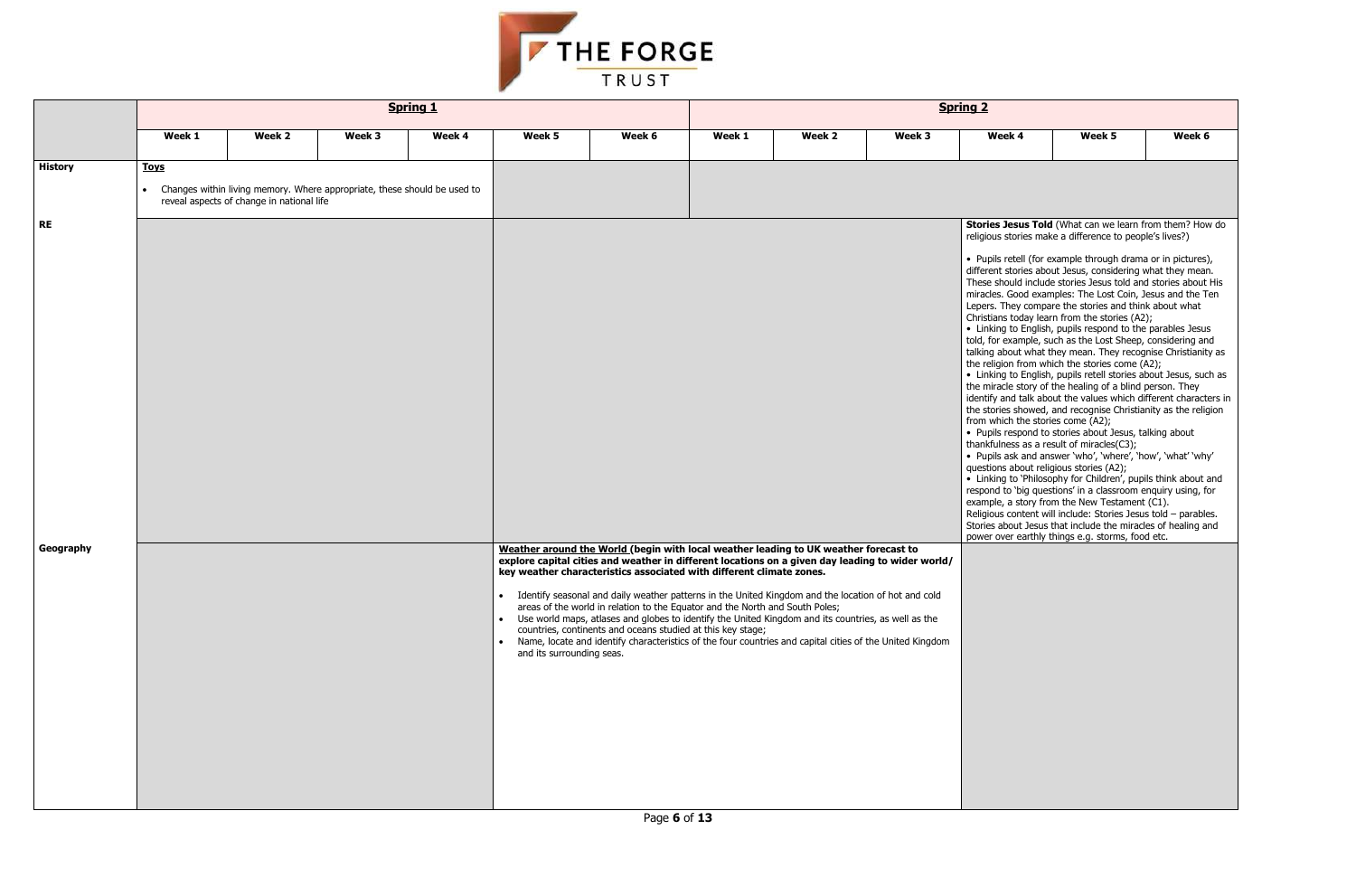

|              |                   | <b>Spring 1</b>                                                        |        |                                                                                                                     |                                                                                                                                                                                                                                                                                                                                                                                                                                                                                                                              |        | <b>Spring 2</b>                                    |                                                                                                     |        |                                                                                           |                                                                                                                                                                                                                                                                                                                                                                                                                                                                                                                      |        |  |  |
|--------------|-------------------|------------------------------------------------------------------------|--------|---------------------------------------------------------------------------------------------------------------------|------------------------------------------------------------------------------------------------------------------------------------------------------------------------------------------------------------------------------------------------------------------------------------------------------------------------------------------------------------------------------------------------------------------------------------------------------------------------------------------------------------------------------|--------|----------------------------------------------------|-----------------------------------------------------------------------------------------------------|--------|-------------------------------------------------------------------------------------------|----------------------------------------------------------------------------------------------------------------------------------------------------------------------------------------------------------------------------------------------------------------------------------------------------------------------------------------------------------------------------------------------------------------------------------------------------------------------------------------------------------------------|--------|--|--|
|              | Week 1            | Week 2                                                                 | Week 3 | Week 4                                                                                                              | Week 5                                                                                                                                                                                                                                                                                                                                                                                                                                                                                                                       | Week 6 | Week 1                                             | Week 2                                                                                              | Week 3 | Week 4                                                                                    | Week 5                                                                                                                                                                                                                                                                                                                                                                                                                                                                                                               | Week 6 |  |  |
| Computing    | <b>Computing:</b> | <b>Unit 1.5: Maze Explorers</b><br>• Create and debug simple programs. |        |                                                                                                                     |                                                                                                                                                                                                                                                                                                                                                                                                                                                                                                                              |        | <b>Unit 1.6: Animated Story Books</b><br>$\bullet$ | Use technology purposefully to create, organise, store,<br>manipulate and retrieve digital content. |        |                                                                                           |                                                                                                                                                                                                                                                                                                                                                                                                                                                                                                                      |        |  |  |
| <b>Music</b> |                   |                                                                        |        | <b>Music Express</b><br><b>Machines:</b><br>Musical Focus: Beat<br>$\bullet$<br>$\bullet$<br>$\bullet$<br>$\bullet$ | The children explore beat through movement, body<br>percussion and instruments. They combine steady beat with<br>word rhythms and explore changes in tempo.<br>Use their voices expressively and creatively by singing<br>songs and speaking chants and rhymes;<br>Play tuned and untuned instruments musically;<br>Listen with concentration and understanding to a range of<br>high-quality live and recorded music;<br>Experiment with, create, select and combine sounds using<br>the inter-related dimensions of music. |        |                                                    |                                                                                                     |        | <b>Music Express</b><br>Seasons:<br><b>Musical Focus: Pitch</b><br>$\bullet$<br>$\bullet$ | The children develop further their vocabulary and<br>understanding of pitch movements, exploring pitch throug<br>singing, tuned percussion and listening games.<br>Use their voices expressively and creatively by singin<br>songs and speaking chants and rhymes;<br>Play tuned and untuned instruments musically;<br>Listen with concentration and understanding to a ran<br>high-quality live and recorded music;<br>Experiment with, create, select and combine sounds<br>the inter-related dimensions of music. |        |  |  |

| Week 4                      | Week 5                                                                                                                                                                                                                                                                                                                                                        | Week 6 |
|-----------------------------|---------------------------------------------------------------------------------------------------------------------------------------------------------------------------------------------------------------------------------------------------------------------------------------------------------------------------------------------------------------|--------|
|                             |                                                                                                                                                                                                                                                                                                                                                               |        |
| <b>Music Express</b>        |                                                                                                                                                                                                                                                                                                                                                               |        |
| Seasons:                    |                                                                                                                                                                                                                                                                                                                                                               |        |
| <b>Musical Focus: Pitch</b> |                                                                                                                                                                                                                                                                                                                                                               |        |
|                             | The children develop further their vocabulary and<br>understanding of pitch movements, exploring pitch through<br>singing, tuned percussion and listening games.                                                                                                                                                                                              |        |
|                             | Use their voices expressively and creatively by singing<br>songs and speaking chants and rhymes;<br>Play tuned and untuned instruments musically;<br>Listen with concentration and understanding to a range of<br>high-quality live and recorded music;<br>Experiment with, create, select and combine sounds using<br>the inter-related dimensions of music. |        |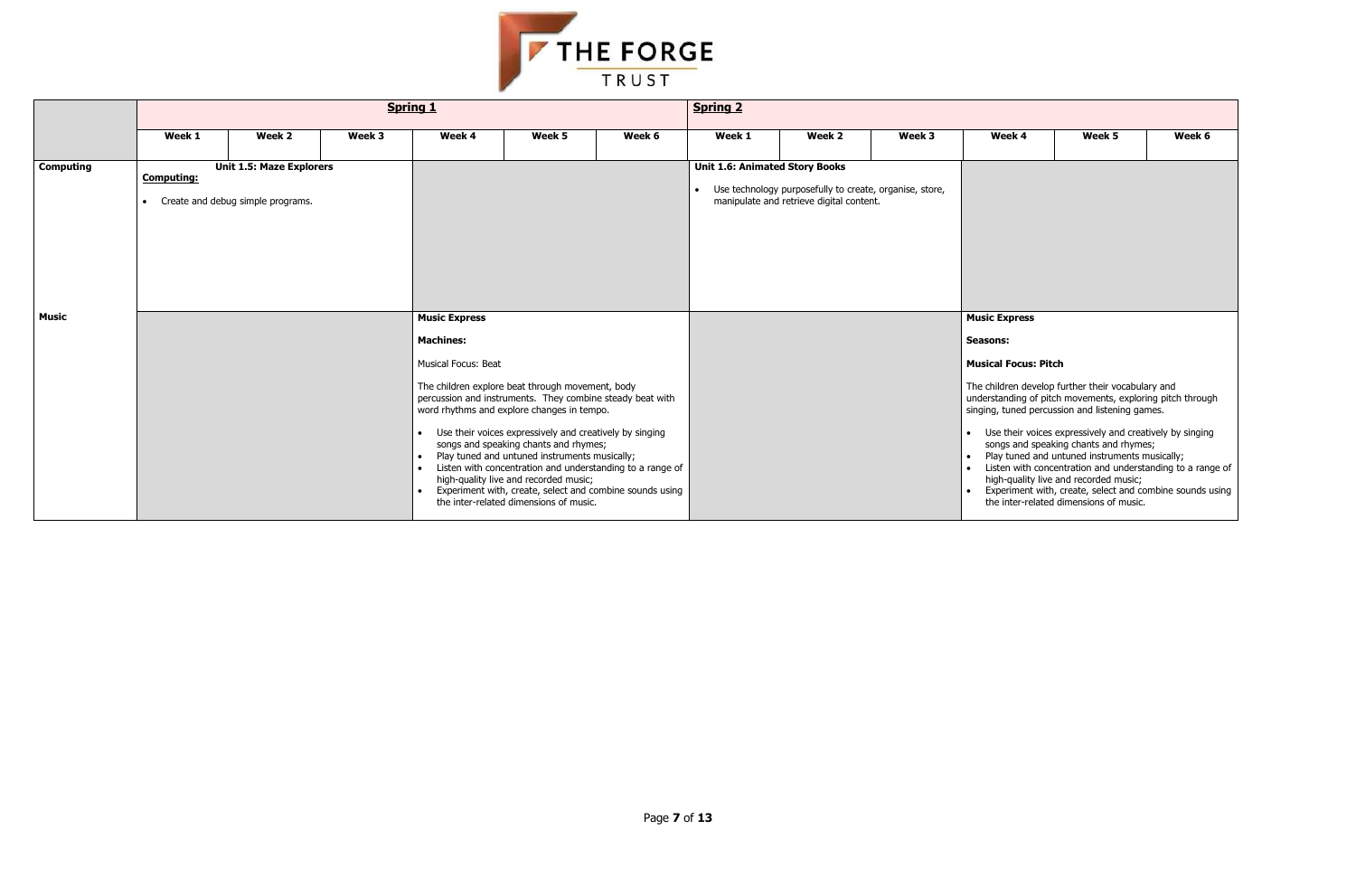

|                                                                 |                                                                                                                     |                                                                                                                                                                                                                                                                                                                                                                                                                                                                                                                                                                                                                                                                                                                                                                                       | <b>Summer 1</b> |                                                                                                                                                                                                                                                                                                                                                              |                                                                                                                                                                                                                                                                                                                                                                                                                                                                                                                                                                                                                                                                                                                                     | <b>Summer 2</b>                                                                                    |                                                                                                                                                                                                     |                                                                                                                                                                                                                                                                                                |                                                                                                                                                        |                                                                                                                                                                                                                                                                                                                   |                                                                |        |  |  |
|-----------------------------------------------------------------|---------------------------------------------------------------------------------------------------------------------|---------------------------------------------------------------------------------------------------------------------------------------------------------------------------------------------------------------------------------------------------------------------------------------------------------------------------------------------------------------------------------------------------------------------------------------------------------------------------------------------------------------------------------------------------------------------------------------------------------------------------------------------------------------------------------------------------------------------------------------------------------------------------------------|-----------------|--------------------------------------------------------------------------------------------------------------------------------------------------------------------------------------------------------------------------------------------------------------------------------------------------------------------------------------------------------------|-------------------------------------------------------------------------------------------------------------------------------------------------------------------------------------------------------------------------------------------------------------------------------------------------------------------------------------------------------------------------------------------------------------------------------------------------------------------------------------------------------------------------------------------------------------------------------------------------------------------------------------------------------------------------------------------------------------------------------------|----------------------------------------------------------------------------------------------------|-----------------------------------------------------------------------------------------------------------------------------------------------------------------------------------------------------|------------------------------------------------------------------------------------------------------------------------------------------------------------------------------------------------------------------------------------------------------------------------------------------------|--------------------------------------------------------------------------------------------------------------------------------------------------------|-------------------------------------------------------------------------------------------------------------------------------------------------------------------------------------------------------------------------------------------------------------------------------------------------------------------|----------------------------------------------------------------|--------|--|--|
|                                                                 | Week 1                                                                                                              | Week 2                                                                                                                                                                                                                                                                                                                                                                                                                                                                                                                                                                                                                                                                                                                                                                                | Week 3          | Week 4                                                                                                                                                                                                                                                                                                                                                       | Week 5                                                                                                                                                                                                                                                                                                                                                                                                                                                                                                                                                                                                                                                                                                                              | Week 1                                                                                             | Week 2                                                                                                                                                                                              | Week 3                                                                                                                                                                                                                                                                                         | Week 4                                                                                                                                                 | Week 5                                                                                                                                                                                                                                                                                                            | Week 6                                                         | Week 7 |  |  |
| <b>Curriculum</b><br><b>Drivers/</b><br><b>Enrichment</b><br>PE | Ball Skills - working in teams                                                                                      | and common humanity. How can people who think different things get on together.<br>agility and co-ordination, and begin to apply these in a range of activities.<br>Participate in team games, developing simple tactics for attacking and defending.                                                                                                                                                                                                                                                                                                                                                                                                                                                                                                                                 |                 | <b>Cultural Diversity:</b> Exploring other faiths (Judaism, Christianity, people with no faith). Celebrating difference<br>Aspiration: During visit to place of worship/ minister/ rabbi. What is their role? How did they achieve their role?<br>• Master basic movements including running, jumping, throwing and catching, as well as developing balance, |                                                                                                                                                                                                                                                                                                                                                                                                                                                                                                                                                                                                                                                                                                                                     | world we all need to share.<br><b>Athletics/Sports Day prep</b><br><b>Team Games (competitive)</b> | and begin to apply these in a range of activities.                                                                                                                                                  | Aspiration: Trip to the beach - Cllethorpes (Geography link). Input re<br>conservations and role played. Global citizen $-$ caring for our world. One<br>• Master basic movements including running, jumping, throwing and catching, as well as developing balance, agility and co-ordination, |                                                                                                                                                        | <b>Cultural Diversity:</b> Great Fire of London. How the city                                                                                                                                                                                                                                                     | responded together to fight the fire. Role of King<br>Charles. |        |  |  |
| <b>Science</b>                                                  | <b>Let's Grow</b>                                                                                                   | Identify and name a variety of common wild and garden<br>plants, including deciduous and evergreen trees;<br>Identify and describe the basic structure of a variety of<br>common flowering plants, including trees.                                                                                                                                                                                                                                                                                                                                                                                                                                                                                                                                                                   |                 | ways;<br>Observing closely, using simple<br>equipment;<br>Performing simple tests;<br>Identifying and classifying;<br>suggest answers to questions;<br>answering questions.                                                                                                                                                                                  | <b>Working Scientifically (Plants) 3 hours</b><br>10 mins as per timetable below).<br>Asking simple questions and recognising<br>that they can be answered in different<br>Using their observations and ideas to<br>Gathering and recording data to help in                                                                                                                                                                                                                                                                                                                                                                                                                                                                         | <b>Coast to Country</b><br>mammals:<br>mammals, including pets).                                   | Identify and name a variety of common animals<br>including fish, amphibians, reptiles, birds and<br>are carnivores, herbivores and omnivores;<br>Describe and compare the structure of a variety of | • Participate in team games, developing simple tactics for attacking and defending.<br>Identify and name a variety of common animals that<br>common animals (fish, amphibians, reptiles, birds and                                                                                             | Working Scientifically (investigating habitats e.g. woodlice<br>below).<br>different ways;<br>Performing simple tests;<br>Identifying and classifying; | preference chamber) 4 hours 45 mins as per timetable<br>Asking simple questions and recognising that they can be answered in<br>Observing closely, using simple equipment;<br>Using their observations and ideas to suggest answers to questions;<br>Gathering and recording data to help in answering questions. |                                                                |        |  |  |
| Art                                                             | Aims:<br>their experiences;<br>art, craft and design;<br>forms.<br><b>Subject content</b><br>products;<br>own work. | Art (plant paintings using Monet as a stimulus)<br>Produce creative work, exploring their ideas and recording<br>Become proficient in drawing, painting, sculpture and other<br>art, craft and design techniques;<br>Evaluate and analyse creative works using the language of<br>Know about great artists, craft makers and designers, and<br>understand the historical and cultural development of their art<br>To use a range of materials creatively to design and make<br>To use drawing, painting and sculpture to develop and share<br>their ideas, experiences and imagination;<br>About the work of a range of artists, craft makers and<br>designers, describing the differences and similarities between<br>different practices and disciplines, and making links to their |                 | <b>Collage (linked to work on Monet)</b><br>techniques;<br>design;<br>their art forms.<br><b>Subject content</b><br>design and make products;<br>to develop and share their ideas,<br>experiences and imagination;<br>design techniques in using colour,<br>space;<br>making links to their own work.                                                        | Produce creative work, exploring their<br>ideas and recording their experiences;<br>Become proficient in drawing, painting,<br>sculpture and other art, craft and design<br>Evaluate and analyse creative works<br>using the language of art, craft and<br>Know about great artists, craft makers<br>and designers, and understand the<br>historical and cultural development of<br>To use a range of materials creatively to<br>To use drawing, painting and sculpture<br>To develop a wide range of art and<br>pattern, texture, line, shape, form and<br>About the work of a range of artists,<br>craft makers and designers, describing<br>the differences and similarities between<br>different practices and disciplines, and | <b>Coastal Art (observational)</b>                                                                 | Produce creative work, exploring their ideas and<br>recording their experiences;<br>other art, craft and design techniques.                                                                         | Become proficient in drawing, painting, sculpture and                                                                                                                                                                                                                                          |                                                                                                                                                        |                                                                                                                                                                                                                                                                                                                   |                                                                |        |  |  |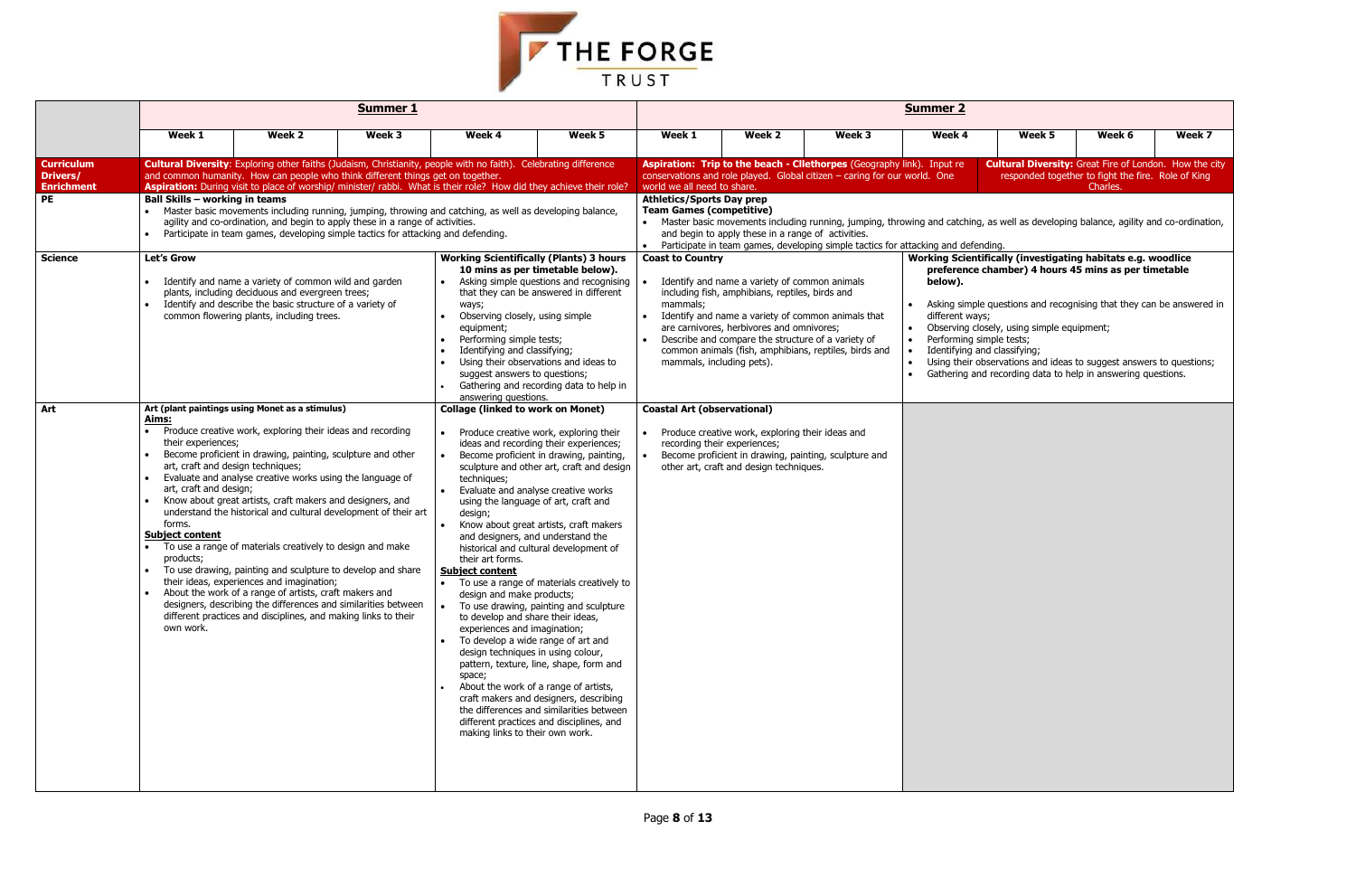

|                  | <b>Summer 1</b>                                                                                                                                                                                                                                                                                                                                                                                                      |                                                                                                                                                                                                                                                                                                                                                                                                                                                                                                                                                                                                                                                                                                                                                                                                                                                                                                                                                                                                                                                                                                                                                                                                                                     |        |        |                                                                                                                                                                                                                                                                                                                                                                                                        |                                                                                                                                                                                                                                                                                                                                                                             | <b>Summer 2</b> |                                                          |        |        |                                                                                                                                                                                           |        |  |  |
|------------------|----------------------------------------------------------------------------------------------------------------------------------------------------------------------------------------------------------------------------------------------------------------------------------------------------------------------------------------------------------------------------------------------------------------------|-------------------------------------------------------------------------------------------------------------------------------------------------------------------------------------------------------------------------------------------------------------------------------------------------------------------------------------------------------------------------------------------------------------------------------------------------------------------------------------------------------------------------------------------------------------------------------------------------------------------------------------------------------------------------------------------------------------------------------------------------------------------------------------------------------------------------------------------------------------------------------------------------------------------------------------------------------------------------------------------------------------------------------------------------------------------------------------------------------------------------------------------------------------------------------------------------------------------------------------|--------|--------|--------------------------------------------------------------------------------------------------------------------------------------------------------------------------------------------------------------------------------------------------------------------------------------------------------------------------------------------------------------------------------------------------------|-----------------------------------------------------------------------------------------------------------------------------------------------------------------------------------------------------------------------------------------------------------------------------------------------------------------------------------------------------------------------------|-----------------|----------------------------------------------------------|--------|--------|-------------------------------------------------------------------------------------------------------------------------------------------------------------------------------------------|--------|--|--|
|                  | Week 1                                                                                                                                                                                                                                                                                                                                                                                                               | Week 2                                                                                                                                                                                                                                                                                                                                                                                                                                                                                                                                                                                                                                                                                                                                                                                                                                                                                                                                                                                                                                                                                                                                                                                                                              | Week 3 | Week 4 | Week 5                                                                                                                                                                                                                                                                                                                                                                                                 | Week 1                                                                                                                                                                                                                                                                                                                                                                      | Week 2          | Week 3                                                   | Week 4 | Week 5 | Week 6                                                                                                                                                                                    | Week 7 |  |  |
| <b>History</b>   |                                                                                                                                                                                                                                                                                                                                                                                                                      |                                                                                                                                                                                                                                                                                                                                                                                                                                                                                                                                                                                                                                                                                                                                                                                                                                                                                                                                                                                                                                                                                                                                                                                                                                     |        |        |                                                                                                                                                                                                                                                                                                                                                                                                        |                                                                                                                                                                                                                                                                                                                                                                             |                 | The Great Fire of London<br>$\bullet$<br>anniversaries]. |        |        | events beyond living memory that are significant nationally or globally [for example, the Great<br>Fire of London, the first aeroplane flight or events commemorated through festivals or |        |  |  |
| <b>RE</b>        | 1.4 Symbols<br><b>believers</b><br>for them. (A1);                                                                                                                                                                                                                                                                                                                                                                   | In what ways are churches / synagogues important to<br>Pupils learn from visiting sacred places. Linking to English and<br>computing, pupils recount a visit to a local church and a<br>synagogue using digital photographs. They find out about the<br>symbols and artefacts that they saw there and suggest meanings<br>• Pupils learn about what happens at a church or a synagogue,<br>including special events such as weddings (A1);<br>• Pupils discuss reasons why some people go to synagogues or<br>churches often, but other people never go to holy buildings. (B1);<br>• Pupils choose to find out about the symbols of two different<br>communities, looking for similarities between the ways they use<br>common symbols such as light, water. (A3);<br>• Pupils use a set of photos and a list of religious items they have<br>encountered in Key Stage 1 RE to sort and order, saying which<br>items are connected to a particular religion and which are<br>connected to more than one religion. Good examples from<br>Judaism might include Jewish artefacts - Torah, yad, head<br>covering (Kippah), Hanukiah, Challah bread, mezuzah, a prayer<br>shawl (tallit) and photographs from a local synagogue. (B3). |        |        |                                                                                                                                                                                                                                                                                                                                                                                                        |                                                                                                                                                                                                                                                                                                                                                                             |                 |                                                          |        |        |                                                                                                                                                                                           |        |  |  |
| Geography        |                                                                                                                                                                                                                                                                                                                                                                                                                      |                                                                                                                                                                                                                                                                                                                                                                                                                                                                                                                                                                                                                                                                                                                                                                                                                                                                                                                                                                                                                                                                                                                                                                                                                                     |        |        | Coast to Country (building to visit in week 1 summer 2 with science links)<br>use basic geographical vocabulary to refer to:<br>> Key physical features, including: beach, cliff, coast, forest, hill, mountain, sea,<br>ocean, river, soil, valley, vegetation, season and weather;<br>> Key human features, including: city, town, village, factory, farm, house,<br>office, port, harbour and shop. |                                                                                                                                                                                                                                                                                                                                                                             |                 |                                                          |        |        |                                                                                                                                                                                           |        |  |  |
| <b>Computing</b> | Unit 1.7: Coding<br>Understand what algorithms are; how they are implemented<br>as programs on digital devices; and that programs execute by<br>following precise and unambiguous instructions;<br>Create and debug simple programs;<br>Use logical reasoning to predict the behaviour of simple<br>programs;<br>Use technology purposefully to create, organise, store,<br>manipulate and retrieve digital content. |                                                                                                                                                                                                                                                                                                                                                                                                                                                                                                                                                                                                                                                                                                                                                                                                                                                                                                                                                                                                                                                                                                                                                                                                                                     |        |        |                                                                                                                                                                                                                                                                                                                                                                                                        | <b>Unit 1.8: Spreadsheets</b><br>Unit 1.9: Technology outside school<br>Recognise common uses of information technology beyond school;<br>• Use technology safely and respectfully, keeping personal information<br>private; identify where to go for help and support when they have<br>concerns about content or contact on the internet or other online<br>technologies. |                 |                                                          |        |        |                                                                                                                                                                                           |        |  |  |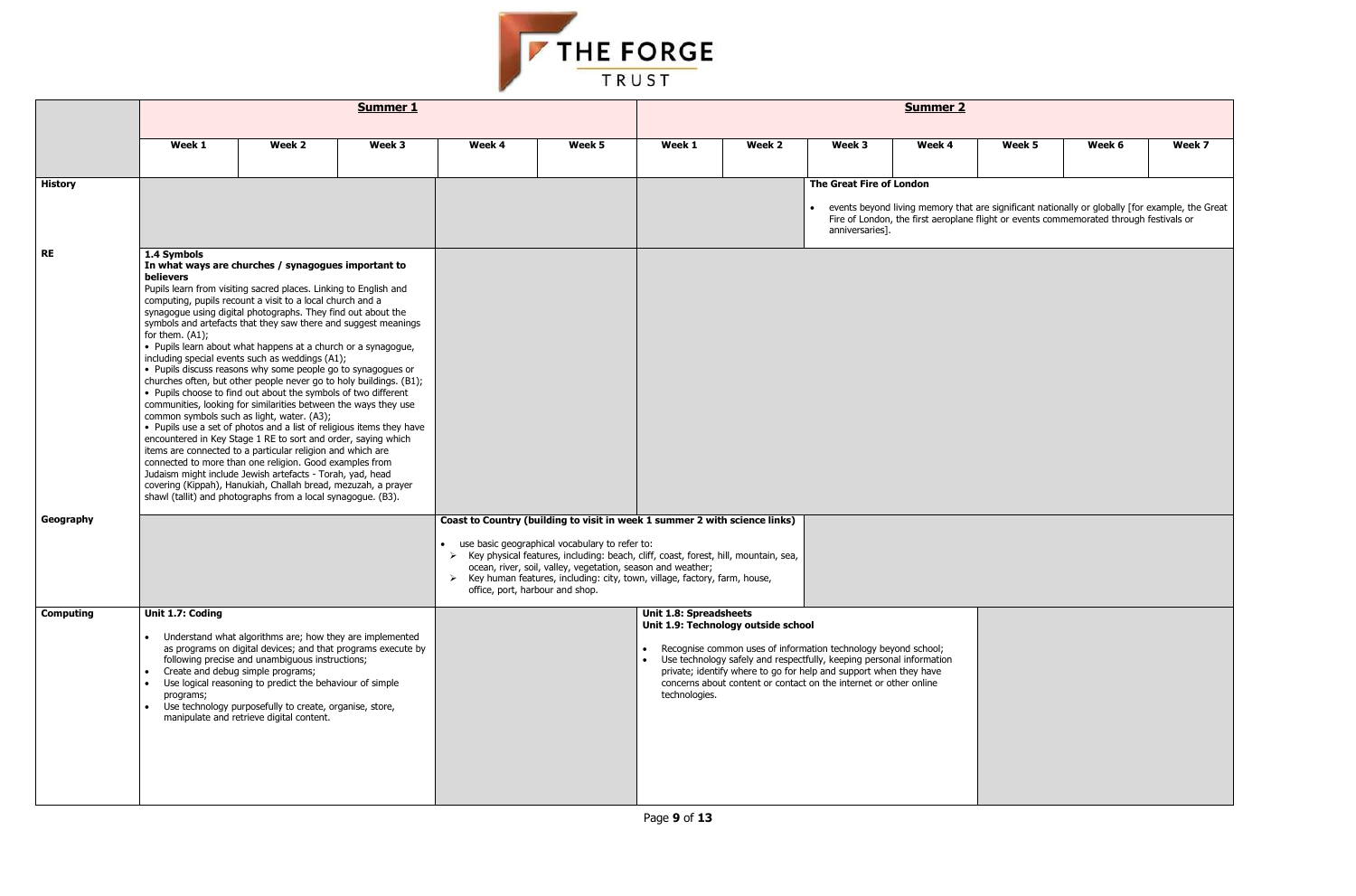**Additional Commentary**

**Our Ambition: To be the highest performing MAT in the country Our Mission: To improve the communities we serve for the better**

**Vision:**

Challenging educational orthodoxies so that every child makes good progress in core subjects; all teachers are committed to personal improvement and fulfil their responsibilities; all children receive a broad and balanced curriculum; all academies strive to be outstanding.



|              | <b>Summer 1</b> |        |                                                                                                   |                                                                                                                                                                                                                                                                                                                                                                                                                                                                                               |        | <b>Summer 2</b> |        |        |                                                                                                                                            |                                                                                                                                                                                                                                                                                                                                                                                                                                                                                                                                                                                                                                                                                                                                                                                                                                                                                                                                                                                       |        |        |
|--------------|-----------------|--------|---------------------------------------------------------------------------------------------------|-----------------------------------------------------------------------------------------------------------------------------------------------------------------------------------------------------------------------------------------------------------------------------------------------------------------------------------------------------------------------------------------------------------------------------------------------------------------------------------------------|--------|-----------------|--------|--------|--------------------------------------------------------------------------------------------------------------------------------------------|---------------------------------------------------------------------------------------------------------------------------------------------------------------------------------------------------------------------------------------------------------------------------------------------------------------------------------------------------------------------------------------------------------------------------------------------------------------------------------------------------------------------------------------------------------------------------------------------------------------------------------------------------------------------------------------------------------------------------------------------------------------------------------------------------------------------------------------------------------------------------------------------------------------------------------------------------------------------------------------|--------|--------|
|              | Week 1          | Week 2 | Week 3                                                                                            | Week 4                                                                                                                                                                                                                                                                                                                                                                                                                                                                                        | Week 5 | Week 1          | Week 2 | Week 3 | Week 4                                                                                                                                     | Week 5                                                                                                                                                                                                                                                                                                                                                                                                                                                                                                                                                                                                                                                                                                                                                                                                                                                                                                                                                                                | Week 6 | Week 7 |
| <b>Music</b> |                 |        | Water:<br><b>Musical focus: Pitch</b><br>chants and rhymes;<br>musically;<br>dimensions of music. | The children use voices, movement and<br>instruments to explore changes of pitch.<br>They develop a performance with different<br>vocal pitch shapes and tuned percussion.<br>• use their voices expressively and<br>creatively by singing songs and speaking<br>play tuned and untuned instruments<br>listen with concentration and<br>understanding to a range of high-quality<br>live and recorded music;<br>experiment with, create, select and<br>combine sounds using the inter-related |        |                 |        |        |                                                                                                                                            | <b>Weather:</b><br><b>Musical Focus: Exploring sounds</b><br>The children use voices, movement and instruments to<br>explore different ways that music can be used to describe<br>the weather.<br>Water:<br><b>Musical focus: Pitch</b><br>The children use voices, movement and instruments to<br>explore changes of pitch. They develop a performance<br>with different vocal pitch shapes and tuned percussion.<br>• Use their voices expressively and creatively by<br>singing songs and speaking chants and rhymes;<br>Play tuned and untuned instruments musically;<br>Listen with concentration and understanding to a<br>range of high-quality live and recorded music;<br>Experiment with, create, select and combine sounds<br>using the inter-related dimensions of music.<br>The Great Fire of London (design make and build a model of a 17th                                                                                                                            |        |        |
| <b>DT</b>    |                 |        |                                                                                                   |                                                                                                                                                                                                                                                                                                                                                                                                                                                                                               |        |                 |        |        | <b>Design</b><br><b>Make</b><br>their characteristics.<br><b>Evaluate</b><br><b>Technical knowledge</b><br>more stable:<br>their products. | century house with doors that open)<br>$\triangleright$ Design purposeful and functional products for themselves and other<br>users based on design criteria;<br>$\triangleright$ Generate, develop, model and communicate their ideas through talking,<br>drawing, templates, mock-ups and, where appropriate, information and<br>communication technology.<br>Select from and use a range of tools and equipment to perform practical<br>tasks (cutting, shaping, joining and finishing);<br>Select from and use a wide range of materials and components,<br>including construction materials, textiles and ingredients, according to<br>$\triangleright$ Explore and evaluate a range of existing products;<br>$\triangleright$ Evaluate their ideas and products against design criteria.<br>$\triangleright$ Build structures, exploring how they can be made stronger, stiffer and<br>$\triangleright$ Explore and use mechanisms such as levers, sliders, wheels and axles in |        |        |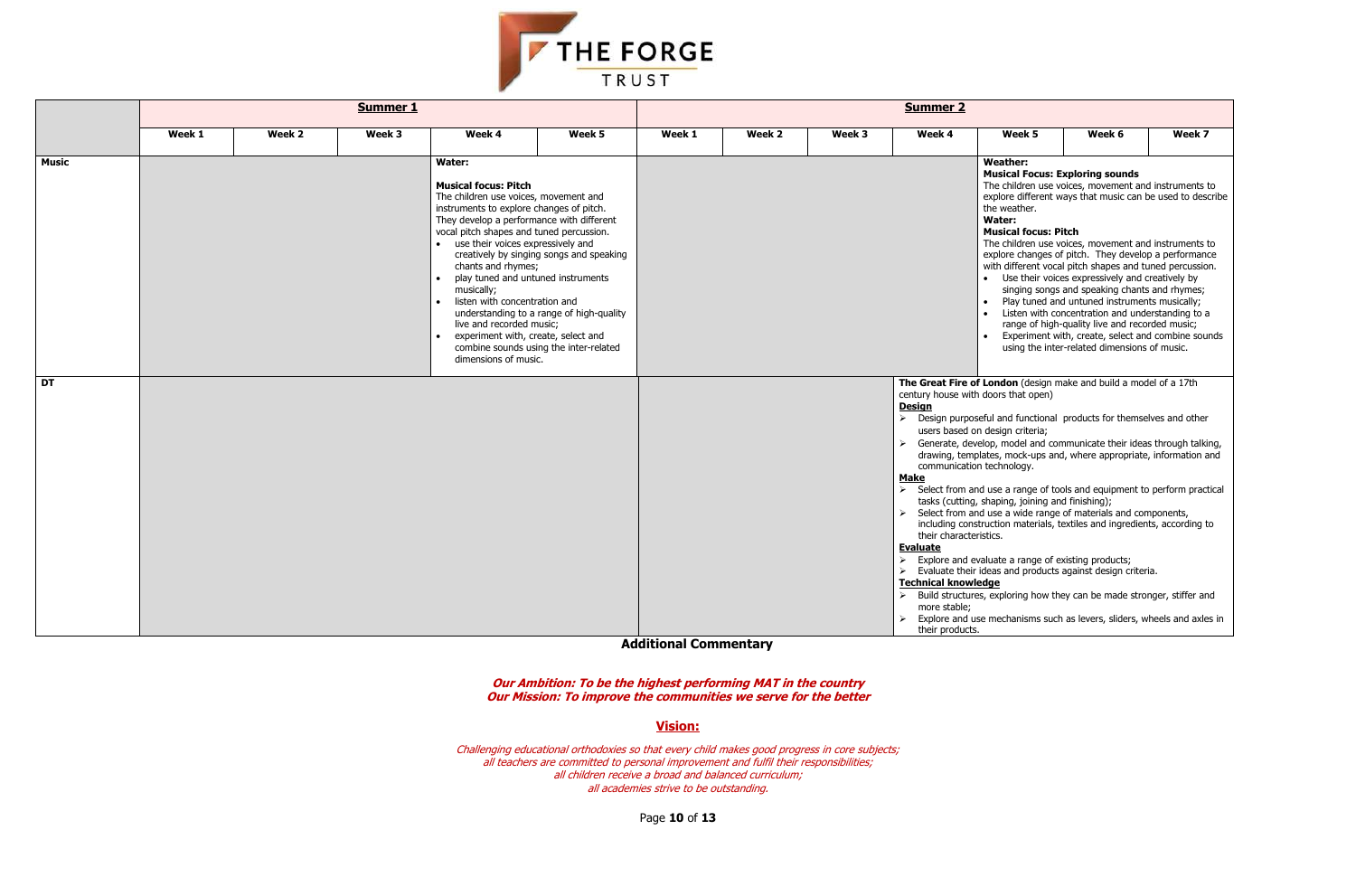



# **A. Curriculum Design**

Rigour in planning and delivery, including excellent modelling, demonstrations and clarity is a pre-requisite for implementing curriculum design.

"Teachers teach techniques and a technique becomes a skill when it is applied independently"

Out of the three main designs for curriculum (knowledge, knowledge-engaged and skills-led), all subjects in our curriculum are knowledge-engaged. Knowledge engaged means knowledge is taught with a view to children applying this knowledge through thoughts, physical skills or actions. For example, in writing or problem solving. Reference can be made to Bloom's Taxonomy.

# **B. The 'golden threads' in our curriculum are as follows:**

Answer: The Executive Senior Leadership Team of the trust believe strongly that all schools should follow the National Curriculum Framework 2013. Approximately 80% of the content is standardised in every year group, with 20% autonomy for schools to make 'local' decisions fitting the context of the school.

# **Key Question:** Why were the curriculum decisions made?

- 1. Standards: pupil achievement in reading, writing, speaking & listening and maths (especially important in white working-class areas for children to go on and achieve);
- 2. Aspirations (typically white working class children lack aspiration for many reasons, and can often lack knowledge about 'pathways');
- 3. Cultural diversity and preparing children for 'Modern Britain'.

**See top of Curriculum Map for each term for Aspiration and Cultural Diversity threads. For Standards, See Long-Term Planner.**

Answer: Our catchment areas are predominantly White British, many of them serving areas of deprivation and challenge. As a result, we must equip children with the necessary basic skills in Mathematics, English and Science so that they can succeed in life. Being sufficiently skilled in these areas gives children 'currency' to go on and access higher qualifications and courses when they leave primary school. Therefore, **standards** are a golden thread in the curriculum that will give children the necessary cultural capital required. In our context it is imperative that we prepare

**The Three 'I's of Curriculum**

**INTENT** : The 'top level' view of the curriculum. It is 'what is on offer'.

**Key Question**: Why are children taught what they are in Forge schools?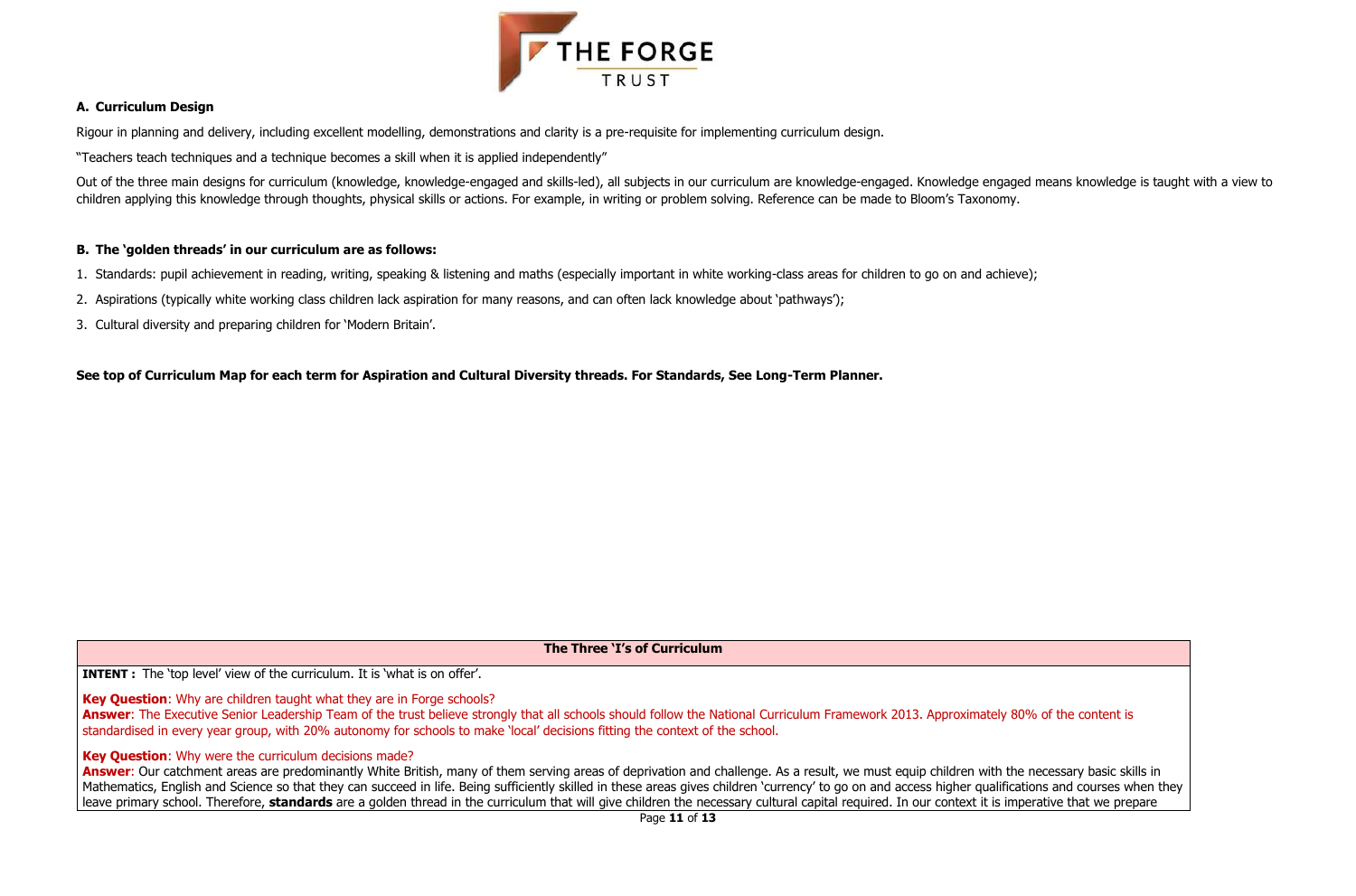

children for life in modern Britain by making sure they are taught about different cultures and faiths. We aim for our children to be tolerant and understanding of people who appear to be 'different'; consequently **cultural diversity** is also a golden thread. In our schools, the social mobility agenda is very important given the nature of our catchments, therefore **aspiration** is another golden thread thoughout our curriculum. Linked closely to aspiration is our speaking and listening curriculum, that prepares children and builds their public speaking skills through four key areas: speaking skills; listening skills; awareness of audience and non-verbal communication.

Answer: The curriculum in place is 'layered', with 7 stages to the planning process at The Forge Trust. Below is a description of each planning stage as well as key personnel who contributed at the various stages:

Stage 1: Curriculum Map for all Year Groups (showing National Curriculum references for all subjects as well as coverage. Local Curriculum/context 20% and National Curriculum 80% trust standardised). ESLT prepared this stage: The CEO, Deputy CEO, Consultant Principal and Principals. A high degree of control and expertise was imperative at this stage to ensure the highest quality.

**Stage 2: Connections-**When do we revisit key concepts? (do this using the curriculum map template). ESLT prepared this stage: The CEO, Deputy CEO and Consultant Principal.

## **Key Question:** Who made the curriculum decisions?

- $\circ$  Composition-grammar and the process of writing;
- o Reading;
- o Maths;
- o Spelling.

**Stage 4: Medium-term knowledge organisers** (for topics) showing cross-curricular links with other subjects and key vocabulary (similar to the old topic webs). Year Group Leaders in each school create these documents.

**Stage 5: Concept Pyramids** (ASSESSMENT OF FOUNDATION SUBJECTS)-This is key concepts and vocabulary covered in a topic and is the basis for assessment in non-core subjects (pre/end tests in books). Year Group Leaders in each school create these documents.

**Stage 6: Refer to Learning Journeys (A4)** and overview of the sequence of work and teachers do this EVERY LESSON! Ensure there is a 'Reflection Box' – what have I learnt in this topic/what do I still need help with? Teacher can refer to stage 2 and mention when it will be revisited if the content is something of a core nature. Class Teachers are responsible for creating Learning Journeys.

**Stage 3**: **Long-term plan-**Similar to the curriculum map but includes the following core extras:

WHAT: In core subjects, topics are taught in a systematic way to build on previous learning and ensure maximum understanding. Key vocabulary is highlighted and children have opportunities to use and apply their learning in every lesson. In subjects such as Science, PE, RE, MFL, DT, History, Geography and Art, topics have a concept wall containing key vocabulary linked to the topic. These concept walls form the basis of assessment criteria, but more importantly guide a meaningful learning journey where lessons are sequenced in a progressive way.

The Senior Leadership Team (SLT) of each school devised these plans in consultation with curriculum leaders in the core subjects.

**Process:** 1. Teachers plan coverage of a topic listing key vocabulary and concepts on a wall. 2. The concept wall is used as a basis for pre-testing children to assess their knowledge at the start of a topic. 3. Children fill in their empty pyramid with three levels of words and concepts: level 1-words and concepts they already know; level 2-words and concepts they are familiar with but don't have a deep understanding of; level 3-words and concepts that they have no knowledge about at all. 4. The sequence of lessons on the learning journey (scheme of work) with explicit reference to the learning journey at each stage. 5. Reflections on what children have learnt and what they still find difficult are filled in on learning journeys, and an end-test relating to the concept wall is taken. Learning and progress can be measured against the pre-test.

**Stage 7**: **Weekly Planning** and individual lessons. Class Teachers are responsible for creating Learning Journeys.

### **IMPLEMENTATION: 'Curriculum is WHAT is taught not HOW' (Ofsted 2018)**